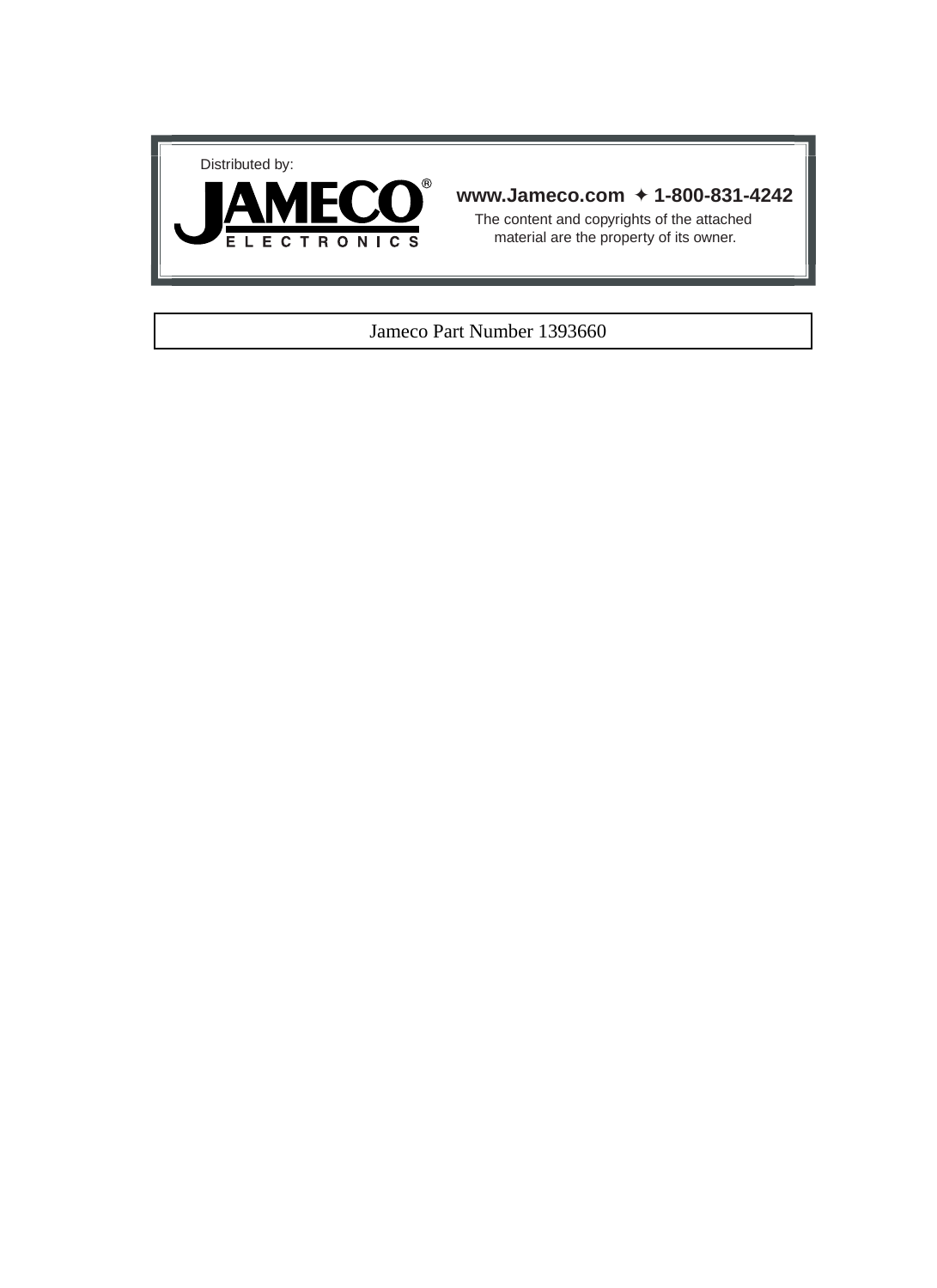

# **M93C86, M93C76, M93C66 M93C56, M93C46**

16Kbit, 8Kbit, 4Kbit, 2Kbit and 1Kbit (8-bit or 16-bit wide) MICROWIRE® Serial Access EEPROM

# <span id="page-1-0"></span>**FEATURES SUMMARY**

- Industry Standard MICROWIRE Bus
- Single Supply Voltage:
	- 4.5 to 5.5V for M93Cx6
	- 2.5 to 5.5V for M93Cx6-W
	- 1.8 to 5.5V for M93Cx6-R
- Dual Organization: by Word (x16) or Byte (x8)
- Programming Instructions that work on: Byte, Word or Entire Memory
- Self-timed Programming Cycle with Auto-Erase: 5ms
- Ready/Busy Signal During Programming
- 2MHz Clock Rate
- Sequential Read Operation
- Enhanced ESD/Latch-Up Behavior
- More than 1 Million Erase/Write Cycles
- More than 40 Year Data Retention
- **Packages** 
	- ECOPACK® (RoHS compliant)

### <span id="page-1-1"></span>**Table 1. Product List**

| Reference | Part<br><b>Number</b> | Reference | Part<br><b>Number</b> |
|-----------|-----------------------|-----------|-----------------------|
|           | M93C86                |           | M93C56                |
| M93C86    | M93C86-W              | M93C56    | M93C56-W              |
|           | M93C86-R              |           | M93C56-R              |
|           | M93C76                |           | M93C46                |
| M93C76    | M93C76-W              | M93C46    | M93C46-W              |
|           | M93C76-R              |           | M93C46-R              |
|           | M93C66                |           |                       |
| M93C66    | M93C66-W              |           |                       |
|           | M93C66-R              |           |                       |

<span id="page-1-2"></span>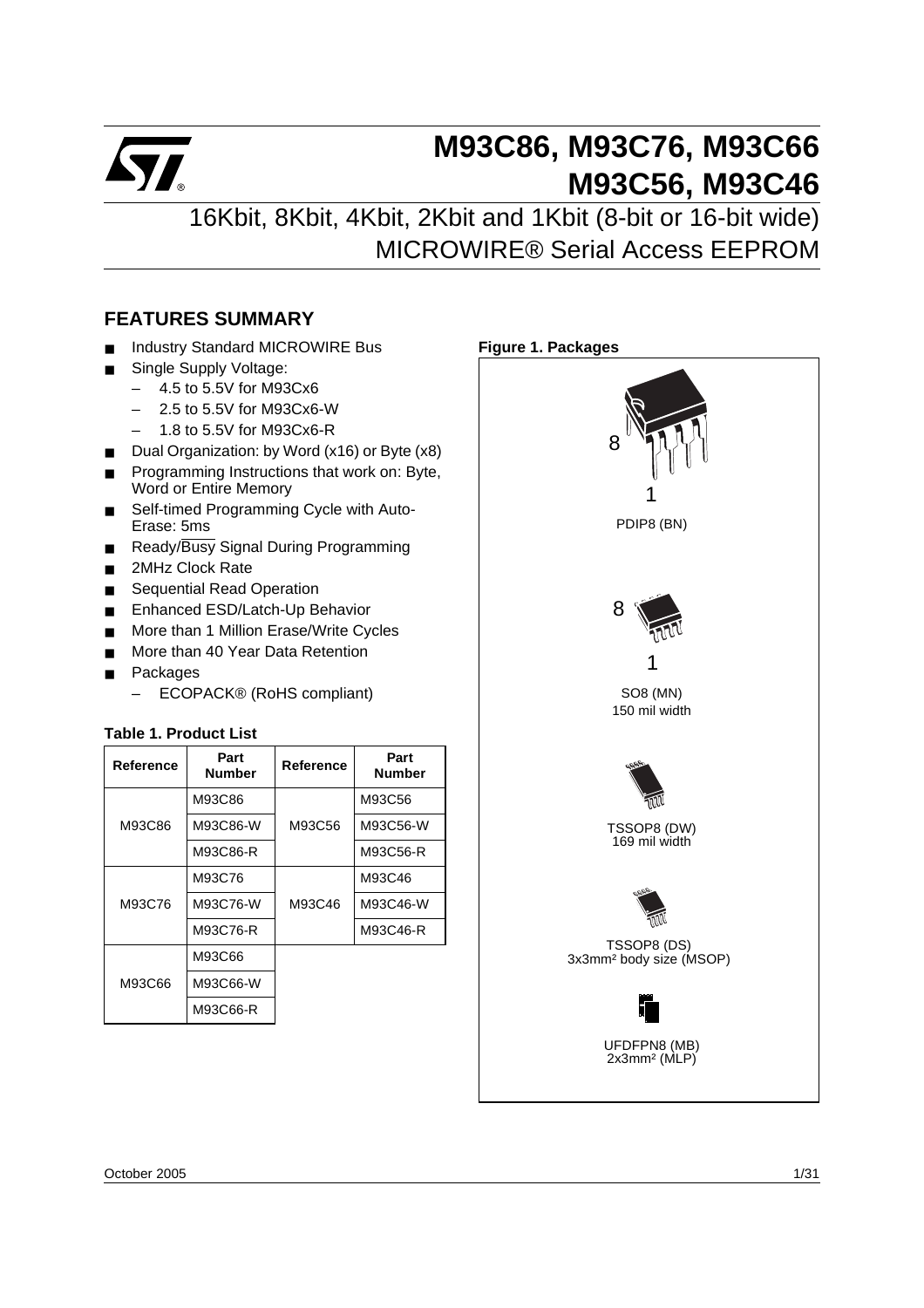# **TABLE OF CONTENTS**

| Table 3. |
|----------|
|          |
|          |
|          |
|          |
|          |
|          |
|          |
|          |
| Table 6. |
|          |
|          |
|          |
|          |
|          |
|          |
|          |
|          |
|          |
|          |
|          |
|          |
|          |
|          |
|          |
|          |
|          |
|          |
|          |
|          |
|          |

 $\sqrt{M}$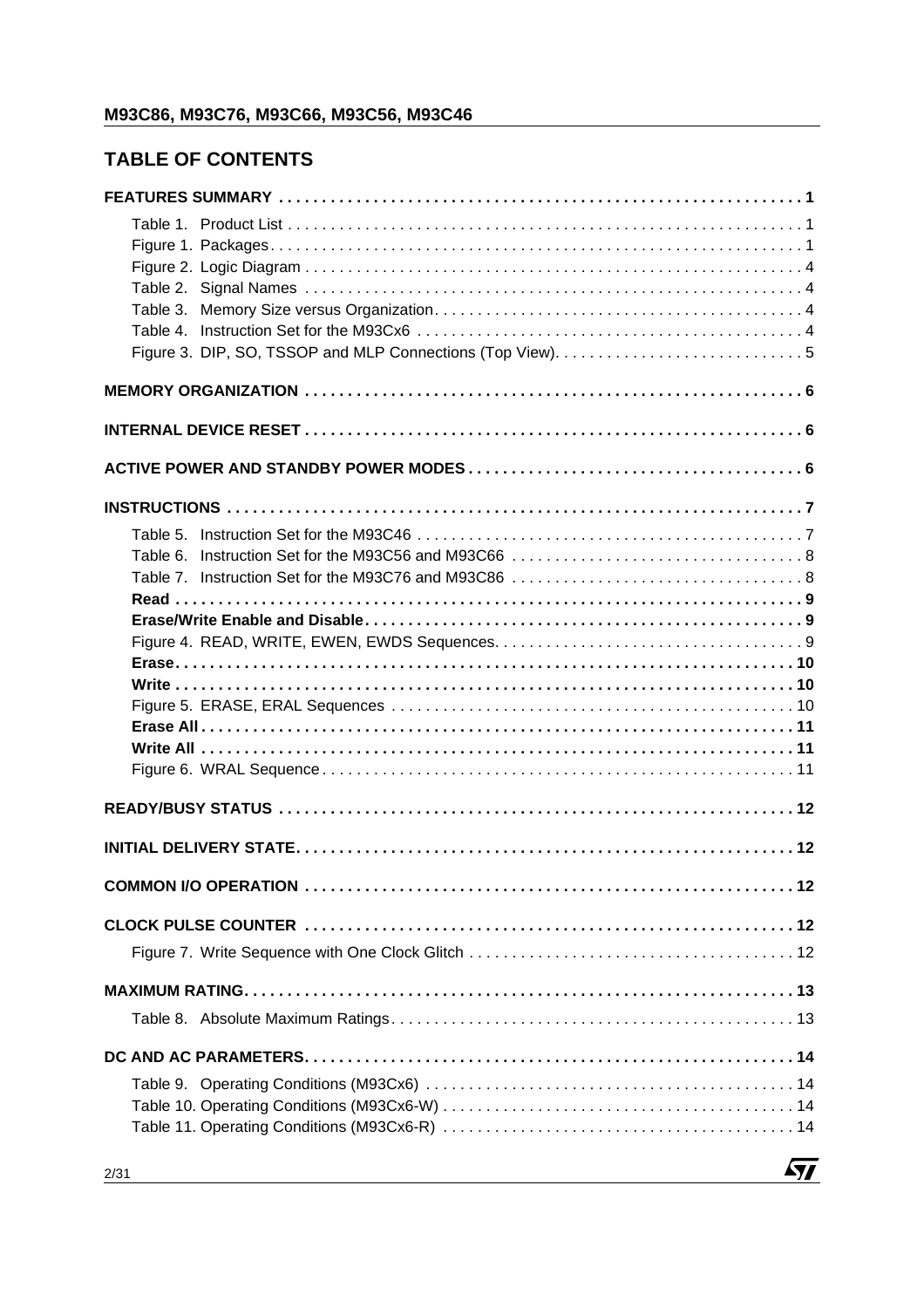| Table 13. AC Measurement Conditions (M93Cx6-W and M93Cx6-R)  15                                               |  |
|---------------------------------------------------------------------------------------------------------------|--|
|                                                                                                               |  |
|                                                                                                               |  |
|                                                                                                               |  |
| Table 16. DC Characteristics (M93Cx6, Device Grade 7 or 3)  16                                                |  |
|                                                                                                               |  |
|                                                                                                               |  |
|                                                                                                               |  |
|                                                                                                               |  |
|                                                                                                               |  |
|                                                                                                               |  |
|                                                                                                               |  |
|                                                                                                               |  |
|                                                                                                               |  |
|                                                                                                               |  |
|                                                                                                               |  |
|                                                                                                               |  |
| Figure 12.PDIP8 - 8 pin Plastic DIP, 0.25mm lead frame, Package Outline  24                                   |  |
| Table 24. PDIP8 - 8 pin Plastic DIP, 0.25mm lead frame, Package Mechanical Data 24                            |  |
| Figure 13.SO8 narrow - 8 lead Plastic Small Outline, 150 mils body width, Package Outline 25                  |  |
| Table 25. SO8 narrow - 8 lead Plastic Small Outline, 150 mils body width, Package Data 25                     |  |
| Figure 14.UFDFPN8 (MLP8) 8-lead Ultra thin Fine pitch Dual Flat Package No lead 2x3mm <sup>2</sup> ,          |  |
|                                                                                                               |  |
| Table 26. UFDFPN8 (MLP8) 8-lead Ultra thin Fine pitch Dual Flat Package No lead 2x3mm <sup>2</sup> ,          |  |
| Figure 15.TSSOP8 3x3mm <sup>2</sup> - 8 lead Thin Shrink Small Outline, 3x3mm <sup>2</sup> body size, Package |  |
|                                                                                                               |  |
| Table 27. TSSOP8 3x3mm <sup>2</sup> - 8 lead Thin Shrink Small Outline, 3x3mm <sup>2</sup> body size,         |  |
|                                                                                                               |  |
| Figure 16.TSSOP8 - 8 lead Thin Shrink Small Outline, Package Outline  28                                      |  |
| Table 28. TSSOP8 - 8 lead Thin Shrink Small Outline, Package Mechanical Data 28                               |  |
|                                                                                                               |  |
|                                                                                                               |  |
|                                                                                                               |  |
|                                                                                                               |  |
|                                                                                                               |  |
|                                                                                                               |  |
|                                                                                                               |  |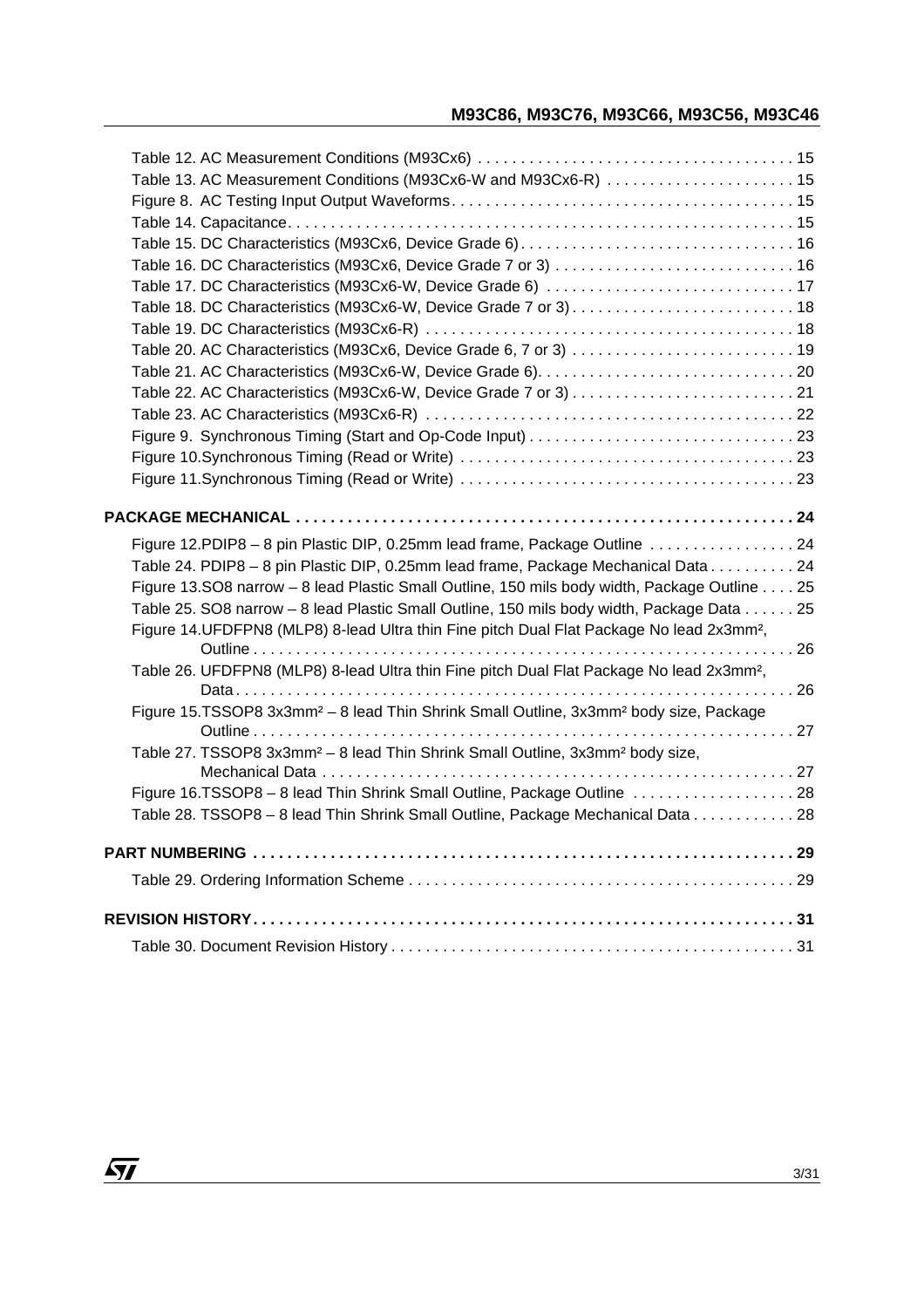# **SUMMARY DESCRIPTION**

These electrically erasable programmable memory (EEPROM) devices are accessed through a Serial Data Input (D) and Serial Data Output (Q) using the MICROWIRE bus protocol.

In order to meet environmental requirements, ST offers these devices in ECOPACK® packages.

ECOPACK® packages are Lead-free and RoHS compliant.

ECOPACK is an ST trademark. ECOPACK specifications are available at: www.st.com.

### <span id="page-4-0"></span>**Figure 2. Logic Diagram**



#### <span id="page-4-1"></span>**Table 2. Signal Names**

| S          | Chip Select Input          |
|------------|----------------------------|
| D          | Serial Data Input          |
| Q          | Serial Data Output         |
| C          | Serial Clock               |
| <b>ORG</b> | <b>Organisation Select</b> |
| Vcc        | Supply Voltage             |
| $V_{SS}$   | Ground                     |

The memory array organization may be divided into either bytes (x8) or words (x16) which may be selected by a signal applied on Organization Select (ORG). The bit, byte and word sizes of the memories are as shown in [Table 3.](#page-4-2)

#### <span id="page-4-2"></span>**Table 3. Memory Size versus Organization**

| <b>Device</b> | <b>Number</b><br>of Bits | <b>Number</b><br>of 8-bit<br><b>Bytes</b> | <b>Number</b><br>of 16-bit<br><b>Words</b> |
|---------------|--------------------------|-------------------------------------------|--------------------------------------------|
| M93C86        | 16384                    | 2048                                      | 1024                                       |
| M93C76        | 8192                     | 1024                                      | 512                                        |
| M93C66        | 4096                     | 512                                       | 256                                        |
| M93C56        | 2048                     | 256                                       | 128                                        |
| M93C46        | 1024                     | 128                                       | 64                                         |

The M93Cx6 is accessed by a set of instructions, as summarized in [Table 4.](#page-4-3), and in more detail in [Table 5.](#page-7-1) to [Table 7.](#page-8-1)).

#### <span id="page-4-3"></span>**Table 4. Instruction Set for the M93Cx6**

| <b>Instruction</b> | <b>Description</b>                 | Data         |
|--------------------|------------------------------------|--------------|
| <b>RFAD</b>        | Read Data from Memory              | Byte or Word |
| <b>WRITE</b>       | Write Data to Memory               | Byte or Word |
| <b>FWFN</b>        | Erase/Write Enable                 |              |
| <b>EWDS</b>        | Erase/Write Disable                |              |
| <b>ERASE</b>       | Erase Byte or Word                 | Byte or Word |
| FRAI               | Erase All Memory                   |              |
| WRAI               | Write All Memory<br>with same Data |              |

A Read Data from Memory (READ) instruction loads the address of the first byte or word to be read in an internal address register. The data at this address is then clocked out serially. The address register is automatically incremented after the data is output and, if Chip Select Input (S) is held High, the M93Cx6 can output a sequential stream of data bytes or words. In this way, the memory can be read as a data stream from eight to 16384 bits long (in the case of the M93C86), or continuously (the address counter automatically rolls over to 00h when the highest address is reached).

Programming is internally self-timed (the external clock signal on Serial Clock (C) may be stopped or left running after the start of a Write cycle) and does not require an Erase cycle prior to the Write instruction. The Write instruction writes 8 or 16 bits at a time into one of the byte or word locations of the M93Cx6. After the start of the programming cycle, a Busy/Ready signal is available on Serial

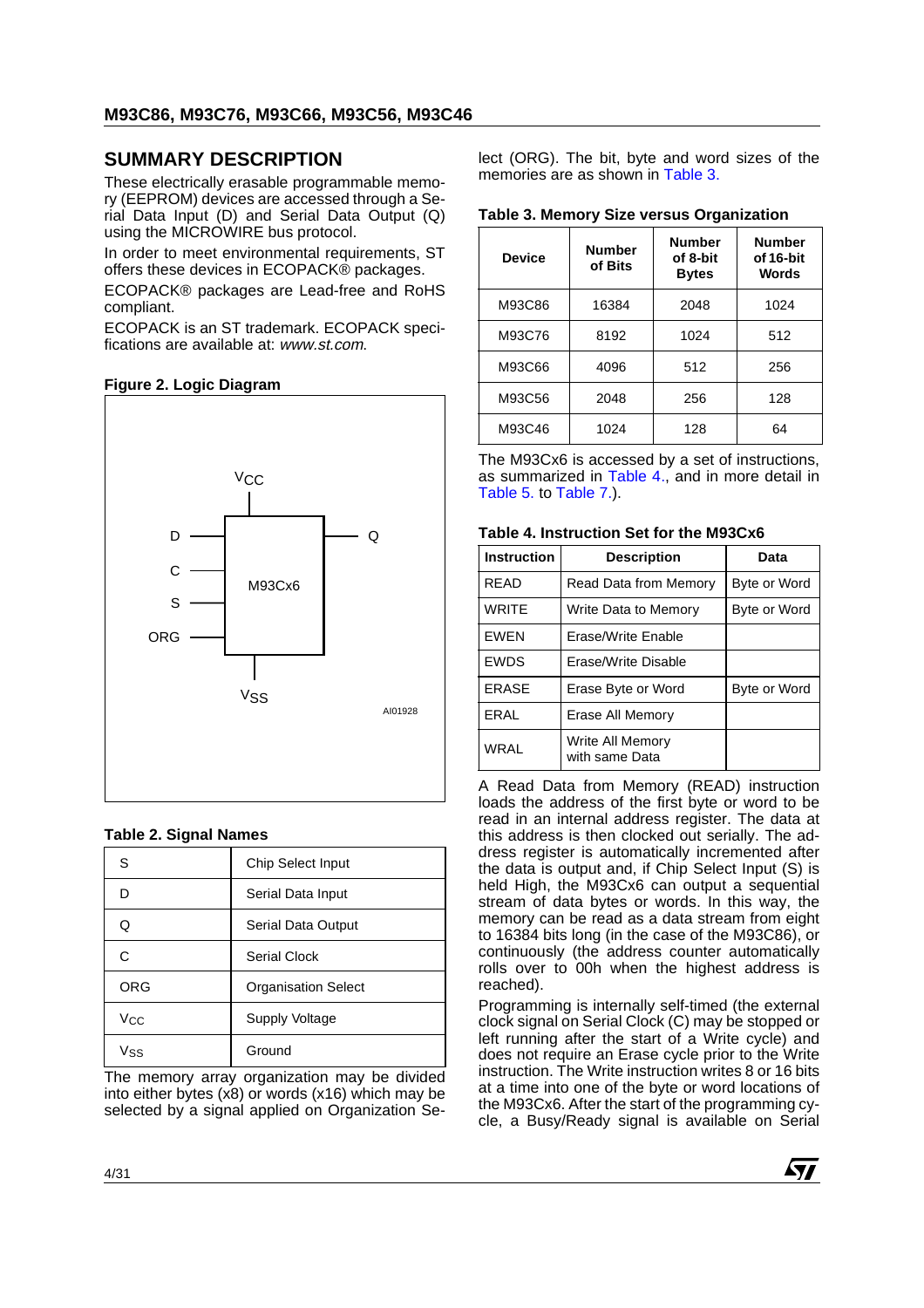Data Output (Q) when Chip Select Input (S) is driven High.

An internal Power-on Data Protection mechanism in the M93Cx6 inhibits the device when the supply is too low.

### <span id="page-5-0"></span>**Figure 3. DIP, SO, TSSOP and MLP Connections (Top View)**



Note: 1. See [PACKAGE MECHANICAL](#page-24-0) section for package dimensions, and how to identify pin-1.

2. DU = Don't Use.

The DU (Don't Use) pin does not contribute to the normal operation of the device. It is reserved for use by STMicroelectronics during test sequences. The pin may be left unconnected or may be connected to  $V_{CC}$  or  $V_{SS}$ . Direct connection of DU to V<sub>SS</sub> is recommended for the lowest stand-by power consumption.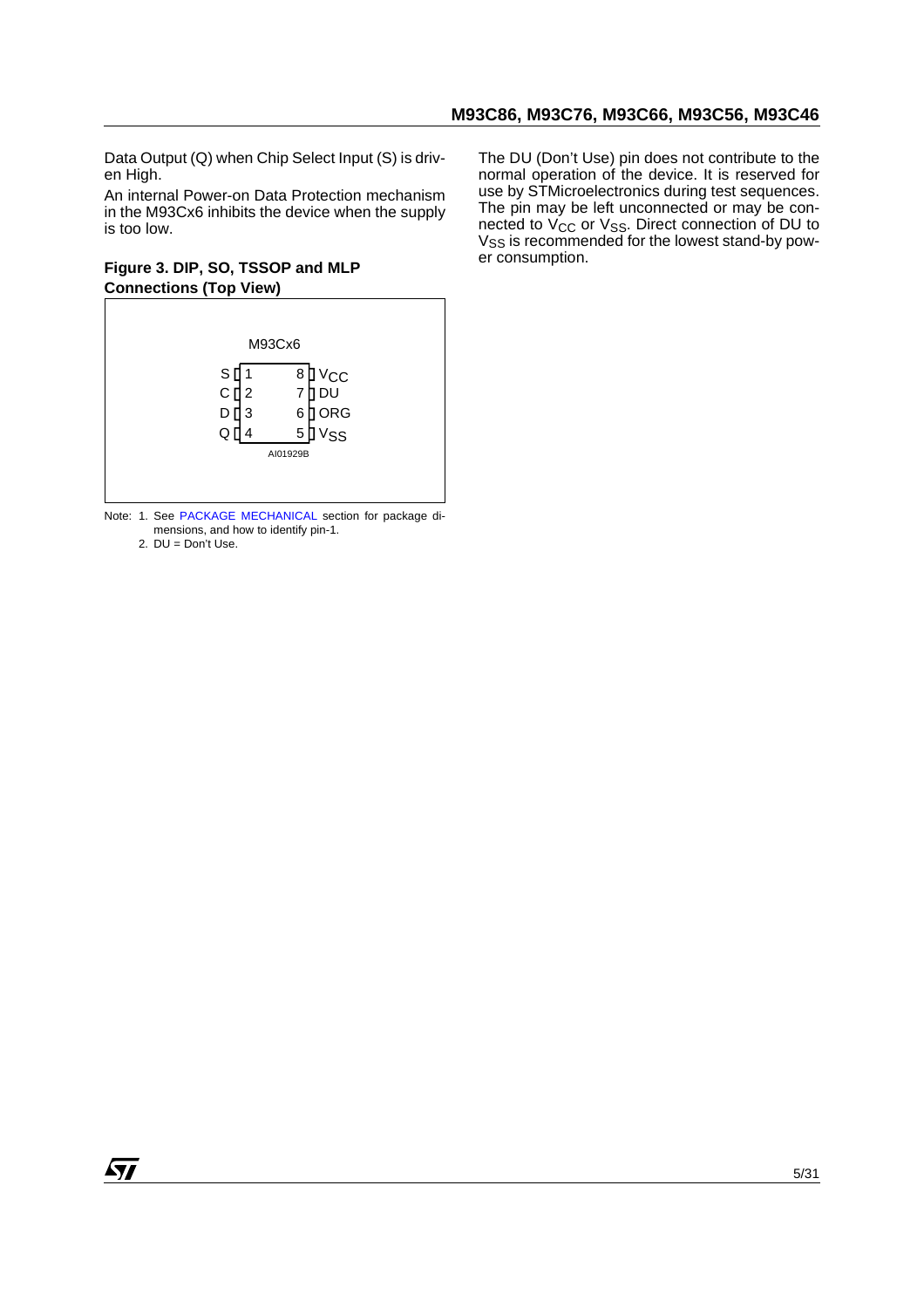# <span id="page-6-0"></span>**MEMORY ORGANIZATION**

The M93Cx6 memory is organized either as bytes (x8) or as words (x16). If Organization Select (ORG) is left unconnected (or connected to  $V_{CC}$ ) the x16 organization is selected; when Organization Select (ORG) is connected to Ground  $(V_{SS})$ the x8 organization is selected. When the M93Cx6

# <span id="page-6-1"></span>**INTERNAL DEVICE RESET**

In order to prevent inadvertent Write operations during Power-up, a Power On Reset (POR) circuit is included.

At Power-up and Power-down, the device must not be selected (that is, the Chip Select Input (S) must be driven Low) until the supply voltage reaches the operating voltage  $V_{CC}$  (as defined in Tables [9](#page-14-1), [10](#page-14-2) and [11\)](#page-14-3).

During Power-up (phase during which  $V_{CC}$  is lower than  $V_{\text{CC}}$ min but increases continuously), the device will not respond to any instruction until  $V_{CC}$ has reached the Power On Reset threshold voltage (this threshold is lower than the minimum  $V_{CC}$ operating voltage defined in [DC AND AC PARAM-](#page-14-0)

<span id="page-6-2"></span>**ACTIVE POWER AND STANDBY POWER MODES**

When Chip Select (S) is High, the device is selected and in the Active Power mode. It consumes  $I_{\rm CC}$ , as specified in Tables [15](#page-16-0), [16,](#page-16-1) [17](#page-17-0), [18](#page-18-0) and [19](#page-18-1).

When Chip Select (S) is Low, the device is deselected.

If no Erase/Write cycle is in progress when Chip Select goes Low, the device enters the Standby is in stand-by mode, Organization Select (ORG) should be set either to  $V_{SS}$  or  $V_{CC}$  for minimum power consumption. Any voltage between VSS and  $V_{CC}$  applied to Organization Select (ORG) may increase the stand-by current.

[ETERS](#page-14-0)). Once  $V_{CC}$  has passed the POR threshold, the device is reset.

Prior to selecting the memory and issuing instructions to it, a valid and stable  $V_{CC}$  voltage must be applied. This voltage must remain stable and valid until the end of the transmission of the instruction and, for a Write instruction, until the completion of the internal write cycle  $(t_W)$ .

During Power-down (phase during which  $V_{CC}$  decreases continuously), as soon as  $V_{CC}$  drops from the normal operating voltage below the Power On Reset threshold voltage, the device stops responding to any instruction sent to it.

Power mode, and the power consumption drops to ICC1.

For the M93Cx6 devices (5V range) the POR threshold voltage is around 3V. For the M93Cx6- W (3V range) and M93Cx6-R (2V range) the POR threshold voltage is around 1.5V.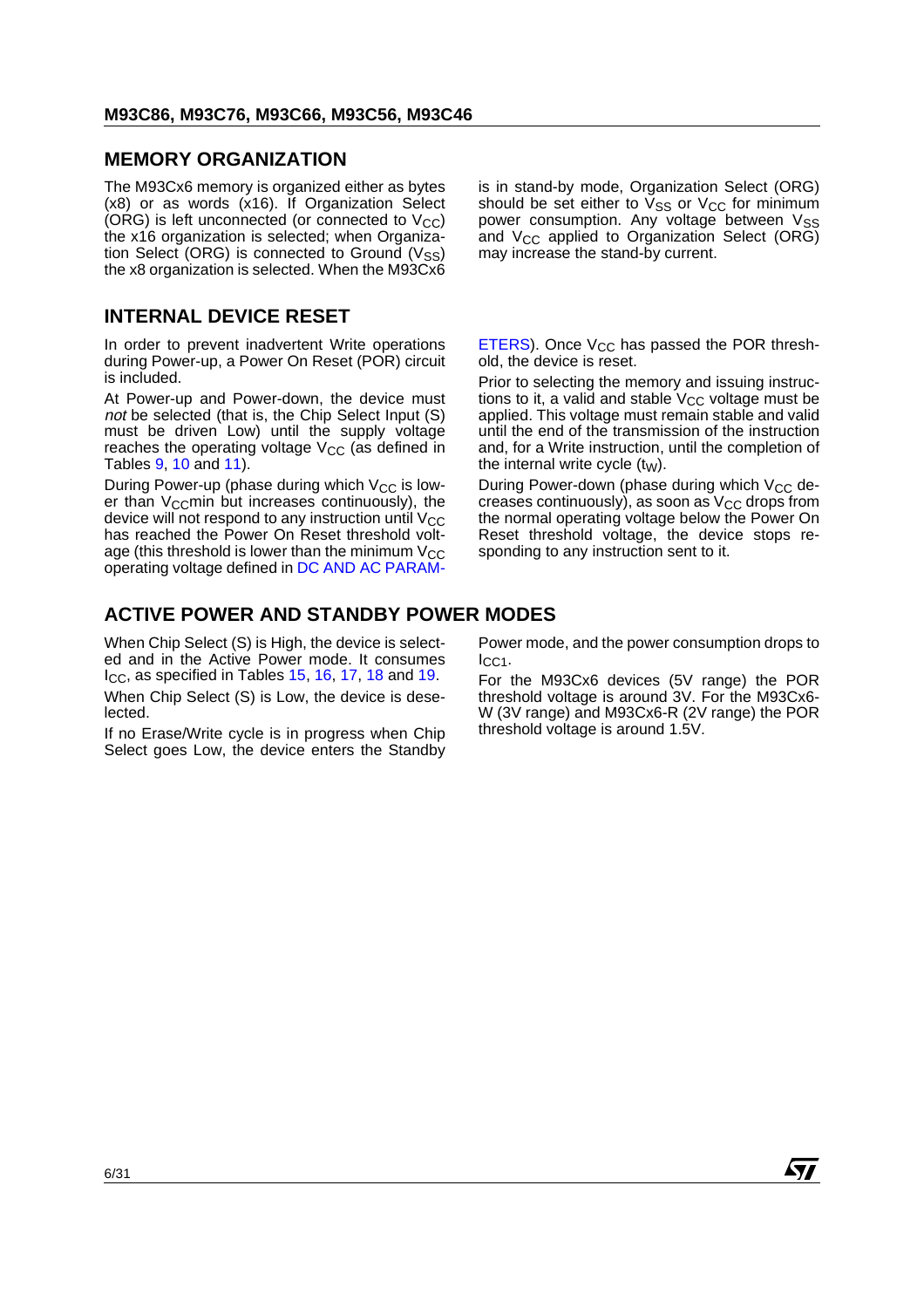# <span id="page-7-0"></span>**INSTRUCTIONS**

The instruction set of the M93Cx6 devices contains seven instructions, as summarized in [Table](#page-7-1) [5.](#page-7-1) to [Table 7..](#page-8-1) Each instruction consists of the fol-lowing parts, as shown in [Figure 4.](#page-9-2)

- Each instruction is preceded by a rising edge on Chip Select Input (S) with Serial Clock (C) being held Low.
- A start bit, which is the first '1' read on Serial Data Input (D) during the rising edge of Serial Clock (C).
- Two op-code bits, read on Serial Data Input (D) during the rising edge of Serial Clock (C). (Some instructions also use the first two bits of the address to define the op-code).
- The address bits of the byte or word that is to be accessed. For the M93C46, the address is made up of 6 bits for the x16 organization or 7 bits for the x8 organization (see [Table 5.\)](#page-7-1). For the M93C56 and M93C66, the address is made up of 8 bits for the x16 organization or 9 bits for the x8 organization (see [Table 6.\)](#page-8-0). For the M93C76 and M93C86, the address is made up of 10 bits for the x16 organization or 11 bits for the x8 organization (see [Table 7.](#page-8-1)).

The M93Cx6 devices are fabricated in CMOS technology and are therefore able to run as slow as 0 Hz (static input signals) or as fast as the maximum ratings specified in [Table 20.](#page-19-0) to [Table 23.](#page-22-0).

|                 | <b>Description</b>                 | <b>Start</b><br>bit |             | $x8$ Origination (ORG = 0) |         |                                                  | x16 Origination (ORG = 1) |                                 |                                                  |
|-----------------|------------------------------------|---------------------|-------------|----------------------------|---------|--------------------------------------------------|---------------------------|---------------------------------|--------------------------------------------------|
| Instruc<br>tion |                                    |                     | Op-<br>Code | Address <sup>(1)</sup>     | Data    | <b>Required</b><br><b>Clock</b><br><b>Cycles</b> | Address <sup>(1)</sup>    | Data                            | <b>Required</b><br><b>Clock</b><br><b>Cycles</b> |
| <b>READ</b>     | Read Data from<br>Memory           | 1                   | 10          | A6-A0                      | $Q7-Q0$ |                                                  | A5-A0                     | $Q15-Q0$                        |                                                  |
| <b>WRITE</b>    | Write Data to<br>Memory            | 1                   | 01          | A6-A0                      | D7-D0   | 18                                               | A5-A0                     | D <sub>15</sub> -D <sub>0</sub> | 25                                               |
| <b>EWEN</b>     | Erase/Write Enable                 | $\mathbf{1}$        | $00\,$      | 11X XXXX                   |         | 10                                               | 11 XXXX                   |                                 | 9                                                |
| EWDS            | Erase/Write Disable                | 1                   | $00 \,$     | 00X XXXX                   |         | 10                                               | 00 XXXX                   |                                 | 9                                                |
| <b>ERASE</b>    | Erase Byte or Word                 | 1                   | 11          | A6-A0                      |         | 10                                               | A5-A0                     |                                 | 9                                                |
| <b>ERAL</b>     | Erase All Memory                   | 1                   | $00\,$      | 10X XXXX                   |         | 10                                               | 10 XXXX                   |                                 | 9                                                |
| <b>WRAL</b>     | Write All Memory<br>with same Data | 1                   | $00\,$      | 01X XXXX                   | D7-D0   | 18                                               | 01 XXXX                   | D <sub>15</sub> -D <sub>0</sub> | 25                                               |

### <span id="page-7-1"></span>**Table 5. Instruction Set for the M93C46**

Note:  $1 \times$  = Don't Care bit.

kt om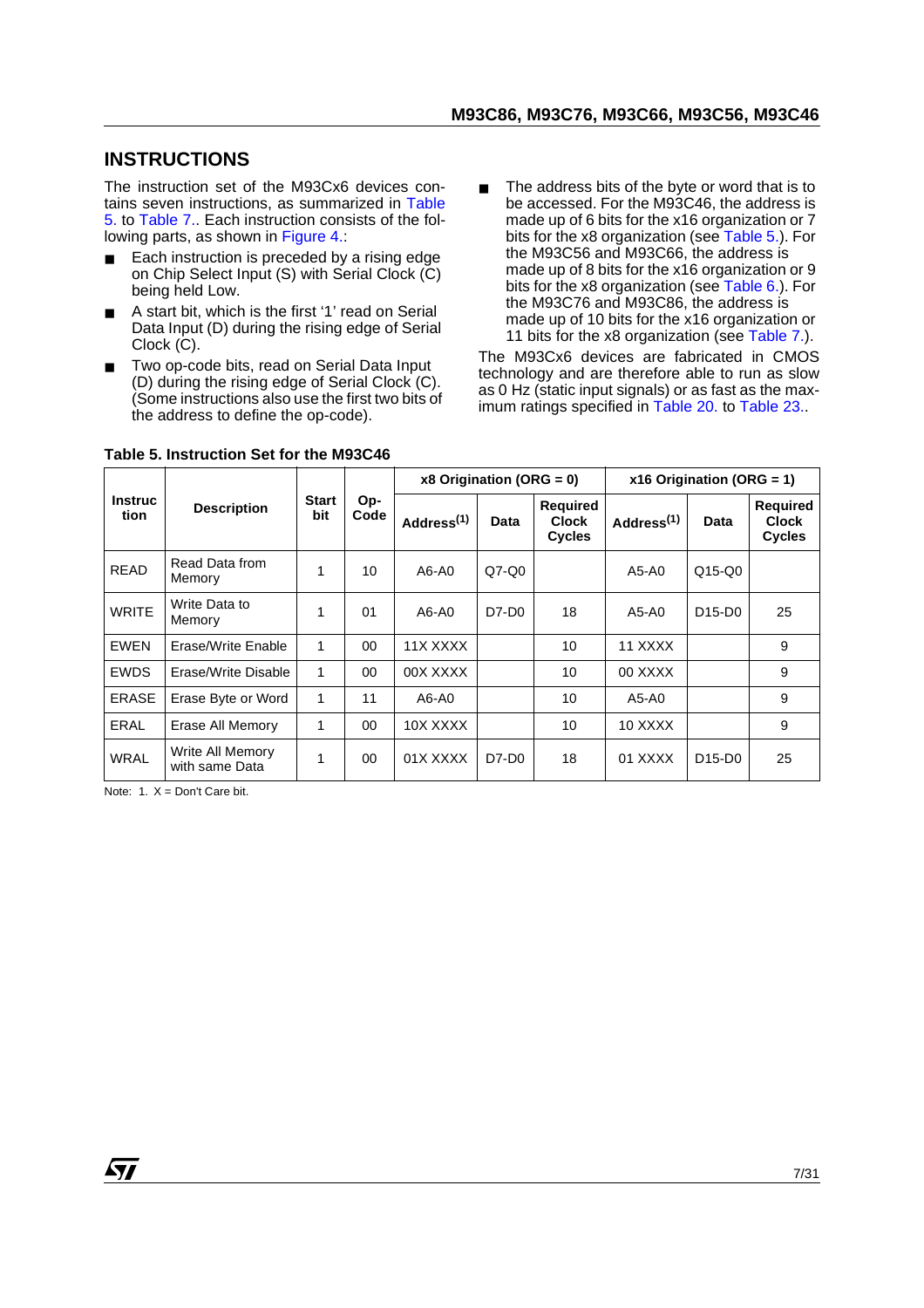|                    | <b>Description</b>                 | <b>Start</b><br>bit | Op-<br>Code | x8 Origination (ORG = $0$ ) |             |                                           | x16 Origination (ORG = 1) |                                 |                                           |
|--------------------|------------------------------------|---------------------|-------------|-----------------------------|-------------|-------------------------------------------|---------------------------|---------------------------------|-------------------------------------------|
| <b>Instruction</b> |                                    |                     |             | Address $(1,2)$             | <b>Data</b> | Required<br><b>Clock</b><br><b>Cycles</b> | Address <sup>(1,3)</sup>  | Data                            | Required<br><b>Clock</b><br><b>Cycles</b> |
| <b>READ</b>        | Read Data from<br>Memory           | 1                   | 10          | A8-A0                       | $Q7-Q0$     |                                           | A7-A0                     | $Q15-Q0$                        |                                           |
| <b>WRITE</b>       | Write Data to<br>Memory            | 1                   | 01          | A8-A0                       | D7-D0       | 20                                        | A7-A0                     | D <sub>15</sub> -D <sub>0</sub> | 27                                        |
| EWEN               | lErase/Write Enable                | 1                   | $00\,$      | 1 1 X X X<br><b>XXXX</b>    |             | 12                                        | 11XX XXXX                 |                                 | 11                                        |
| <b>EWDS</b>        | lErase/Write Disable               | 1                   | $00\,$      | 0 0XXX<br><b>XXXX</b>       |             | 12                                        | 00XX XXXX                 |                                 | 11                                        |
| <b>ERASE</b>       | Erase Byte or Word                 | 1                   | 11          | A8-A0                       |             | 12                                        | A7-A0                     |                                 | 11                                        |
| <b>ERAL</b>        | Erase All Memory                   | 1                   | $00\,$      | 10XXX<br><b>XXXX</b>        |             | 12                                        | 10XX XXXX                 |                                 | 11                                        |
| <b>WRAL</b>        | Write All Memory<br>with same Data | 1                   | 00          | $0.1$ XXX<br>XXXX           | D7-D0       | 20                                        | 01XX XXXXI                | D <sub>15</sub> -D <sub>0</sub> | 27                                        |

# <span id="page-8-0"></span>**Table 6. Instruction Set for the M93C56 and M93C66**

Note: 1. X = Don't Care bit.

2. Address bit A8 is not decoded by the M93C56.

3. Address bit A7 is not decoded by the M93C56.

### <span id="page-8-1"></span>**Table 7. Instruction Set for the M93C76 and M93C86**

|                    |                                    | <b>Start</b><br>bit | Op-<br>Code | x8 Origination (ORG = $0$ ) |         |                                           | x16 Origination (ORG = 1) |                                 |                                                  |
|--------------------|------------------------------------|---------------------|-------------|-----------------------------|---------|-------------------------------------------|---------------------------|---------------------------------|--------------------------------------------------|
| <b>Instruction</b> | <b>Description</b>                 |                     |             | Address $(1,2)$             | Data    | Required<br><b>Clock</b><br><b>Cycles</b> | Address $(1,3)$           | Data                            | <b>Required</b><br><b>Clock</b><br><b>Cycles</b> |
| READ               | lRead Data from<br>Memory          | 1                   | 10          | A10-A0                      | $Q7-Q0$ |                                           | A9-A0                     | $Q15-Q0$                        |                                                  |
| <b>WRITE</b>       | Write Data to<br>Memory            | 1                   | 01          | A10-A0                      | $D7-D0$ | 22                                        | A9-A0                     | D <sub>15</sub> -D <sub>0</sub> | 29                                               |
| EWEN               | Erase/Write Enable                 | 1                   | $00\,$      | 11X XXXX<br><b>XXXX</b>     |         | 14                                        | 11 XXXX<br><b>XXXX</b>    |                                 | 13                                               |
| <b>EWDS</b>        | lErase/Write Disable               | 1                   | $00\,$      | 00X XXXX<br><b>XXXX</b>     |         | 14                                        | 00 XXXX<br><b>XXXX</b>    |                                 | 13                                               |
| <b>ERASE</b>       | Erase Byte or Word                 | 1                   | 11          | A10-A0                      |         | 14                                        | A9-A0                     |                                 | 13                                               |
| <b>ERAL</b>        | Erase All Memory                   | 1                   | 00          | 10X XXXX<br><b>XXXX</b>     |         | 14                                        | 10 XXXX<br><b>XXXX</b>    |                                 | 13                                               |
| <b>WRAL</b>        | Write All Memory<br>with same Data | 1                   | 00          | 01X XXXX<br><b>XXXX</b>     | $D7-D0$ | 22                                        | 01 XXXX<br><b>XXXX</b>    | D <sub>15</sub> -D <sub>0</sub> | 29                                               |

Note: 1. X = Don't Care bit.

2. Address bit A10 is not decoded by the M93C76.

3. Address bit A9 is not decoded by the M93C76.

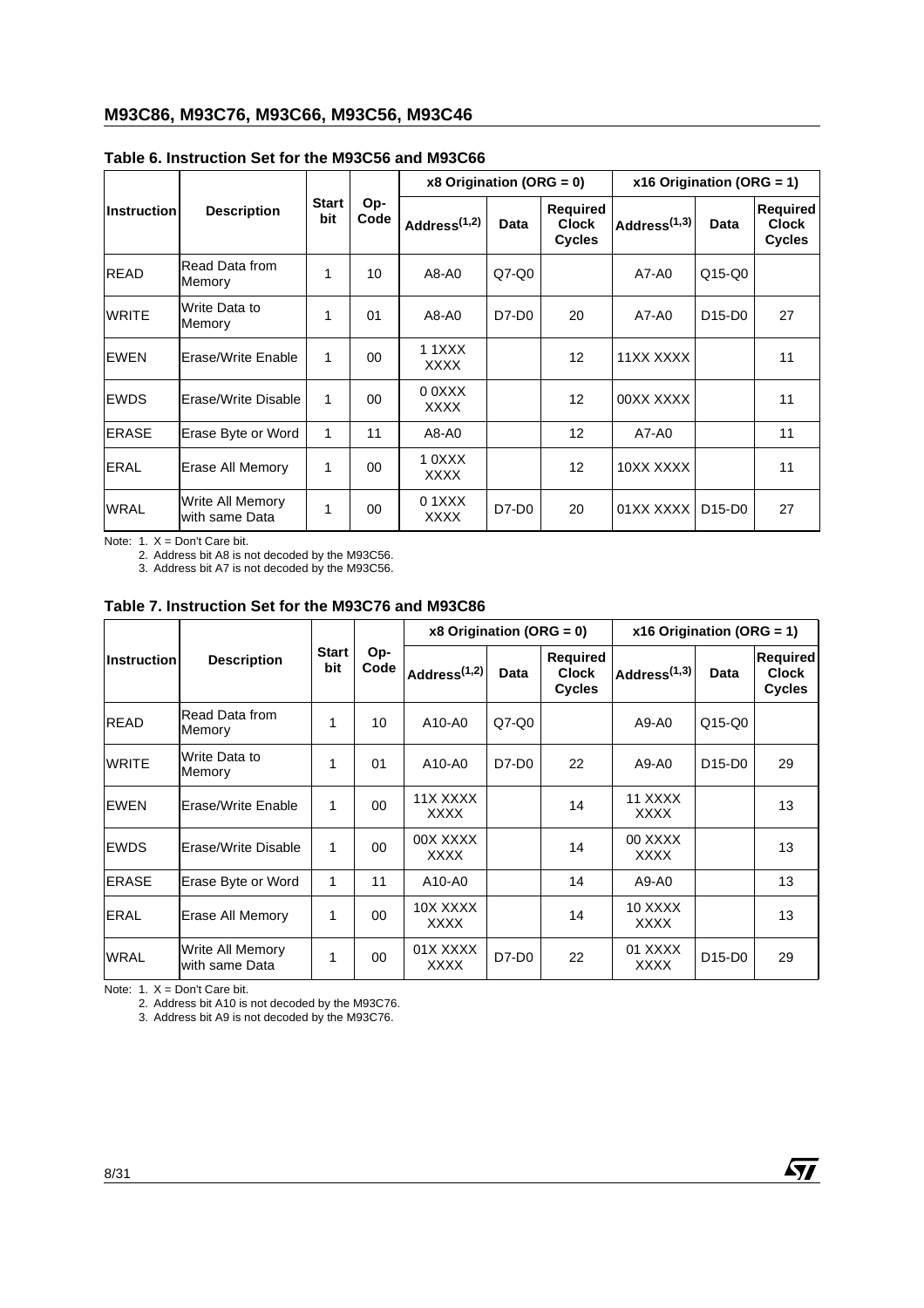### <span id="page-9-0"></span>**Read**

The Read Data from Memory (READ) instruction outputs data on Serial Data Output (Q). When the instruction is received, the op-code and address are decoded, and the data from the memory is transferred to an output shift register. A dummy 0 bit is output first, followed by the 8-bit byte or 16 bit word, with the most significant bit first. Output data changes are triggered by the rising edge of Serial Clock (C). The M93Cx6 automatically increments the internal address register and clocks out the next byte (or word) as long as the Chip Select Input (S) is held High. In this case, the dummy 0 bit is not output between bytes (or words) and a continuous stream of data can be read.

### <span id="page-9-1"></span>**Erase/Write Enable and Disable**

The Erase/Write Enable (EWEN) instruction enables the future execution of erase or write instructions, and the Erase/Write Disable (EWDS) instruction disables it. When power is first applied, the M93Cx6 initializes itself so that erase and write instructions are disabled. After an Erase/Write Enable (EWEN) instruction has been executed, erasing and writing remains enabled until an Erase/ Write Disable (EWDS) instruction is executed, or until  $V_{CC}$  falls below the power-on reset threshold voltage. To protect the memory contents from accidental corruption, it is advisable to issue the Erase/Write Disable (EWDS) instruction after every write cycle. The Read Data from Memory (READ) instruction is not affected by the Erase/ Write Enable (EWEN) or Erase/Write Disable (EWDS) instructions.



<span id="page-9-2"></span>**Figure 4. READ, WRITE, EWEN, EWDS Sequences**

Note: For the meanings of An, Xn, Qn and Dn, see [Table 5.,](#page-7-1) [Table 6.](#page-8-0) and [Table 7..](#page-8-1)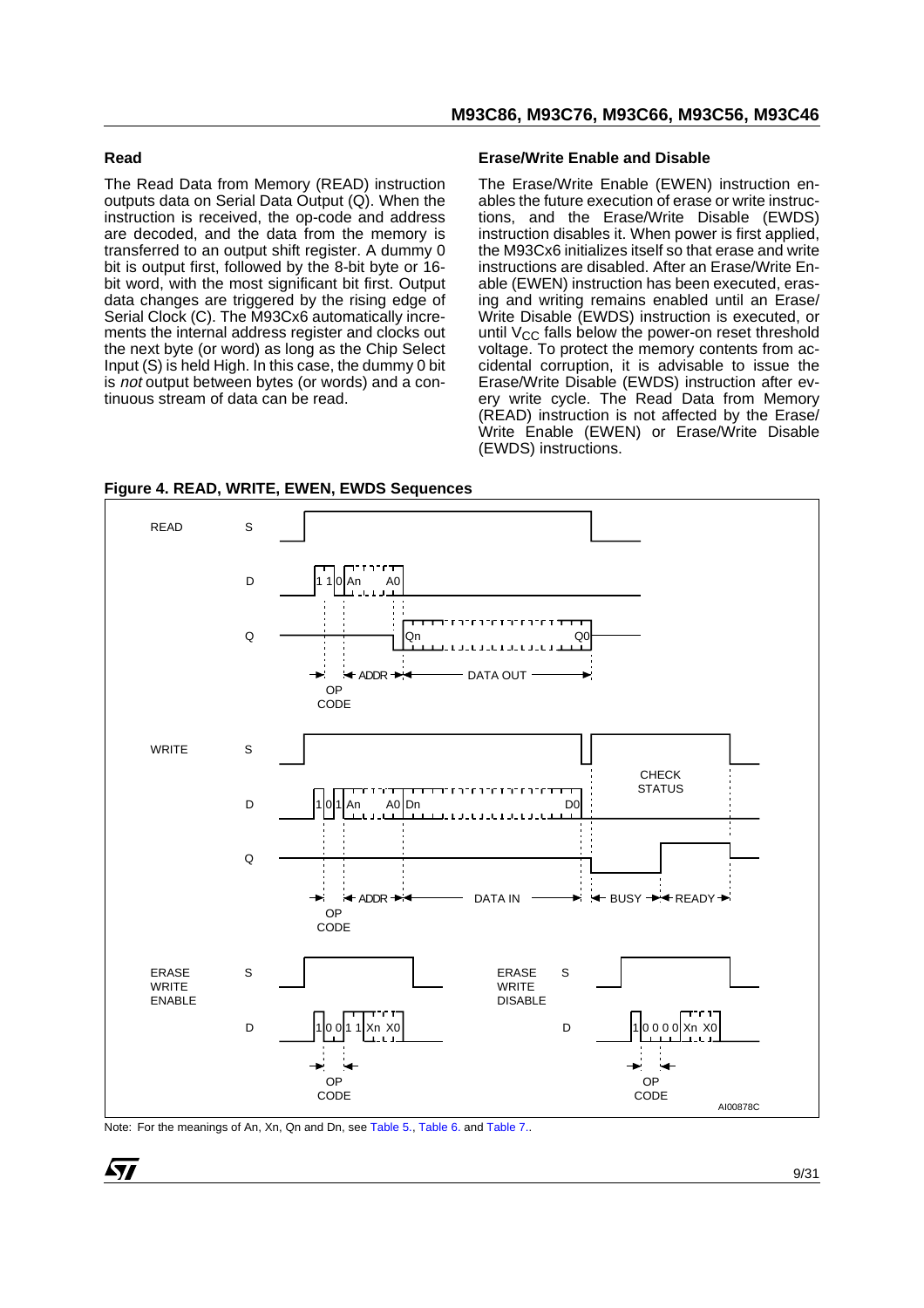### <span id="page-10-0"></span>**Erase**

The Erase Byte or Word (ERASE) instruction sets the bits of the addressed memory byte (or word) to 1. Once the address has been correctly decoded, the falling edge of the Chip Select Input (S) starts the self-timed Erase cycle. The completion of the cycle can be detected by monitoring the Ready/ Busy line, as described in the [READY/BUSY STA-](#page-12-0)[TUS](#page-12-0) section.

### <span id="page-10-1"></span>**Write**

For the Write Data to Memory (WRITE) instruction, 8 or 16 data bits follow the op-code and address bits. These form the byte or word that is to be written. As with the other bits, Serial Data Input (D) is sampled on the rising edge of Serial Clock (C).

After the last data bit has been sampled, the Chip Select Input (S) must be taken Low before the next rising edge of Serial Clock (C). If Chip Select Input (S) is brought Low before or after this specific time frame, the self-timed programming cycle will not be started, and the addressed location will not be programmed. The completion of the cycle can be detected by monitoring the Ready/Busy line, as described later in this document.

Once the Write cycle has been started, it is internally self-timed (the external clock signal on Serial Clock (C) may be stopped or left running after the start of a Write cycle). The cycle is automatically preceded by an Erase cycle, so it is unnecessary to execute an explicit erase instruction before a Write Data to Memory (WRITE) instruction.

AV J



Note: For the meanings of An and Xn, please see [Table 5.,](#page-7-1) [Table 6.](#page-8-0) and [Table 7..](#page-8-1)

### <span id="page-10-2"></span>**Figure 5. ERASE, ERAL Sequences**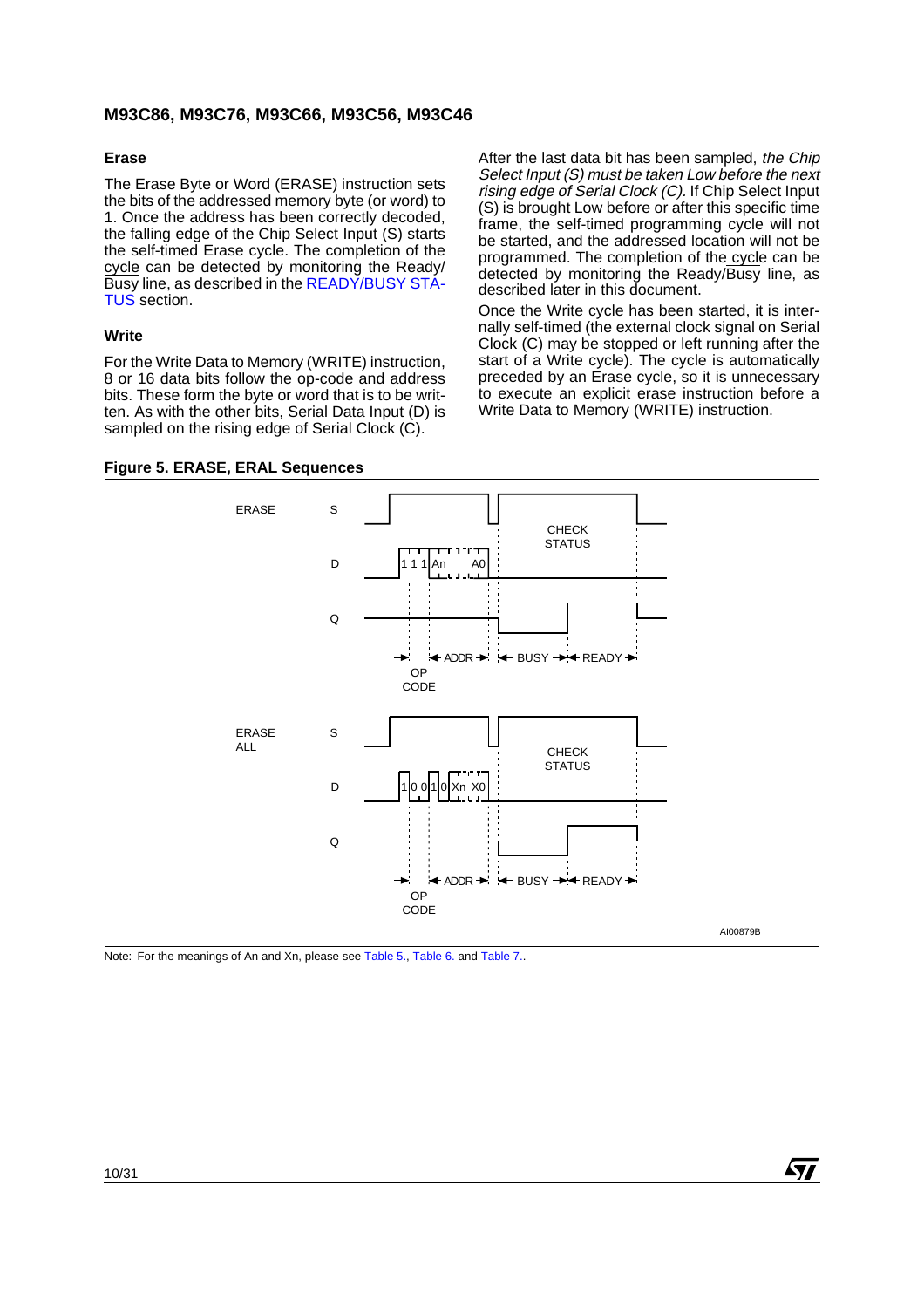#### <span id="page-11-0"></span>**Erase All**

97

The Erase All Memory (ERAL) instruction erases the whole memory (all memory bits are set to 1). The format of the instruction requires that a dummy address be provided. The Erase cycle is conducted in the same way as the Erase instruction (ERASE). The completion of the cycle can be detected by monitoring the Ready/Busy line, as de-scribed in the [READY/BUSY STATUS](#page-12-0) section.

#### <span id="page-11-1"></span>**Write All**

As with the Erase All Memory (ERAL) instruction, the format of the Write All Memory with same Data (WRAL) instruction requires that a dummy address be provided. As with the Write Data to Memory (WRITE) instruction, the format of the Write All Memory with same Data (WRAL) instruction requires that an 8-bit data byte, or 16-bit data word, be provided. This value is written to all the addresses of the memory device. The completion of the cycle can be detected by monitoring the Ready/Busy line, as described next.



#### <span id="page-11-2"></span>**Figure 6. WRAL Sequence**

Note: For the meanings of Xn and Dn, please see [Table 5.](#page-7-1), [Table 6.](#page-8-0) and [Table 7.](#page-8-1).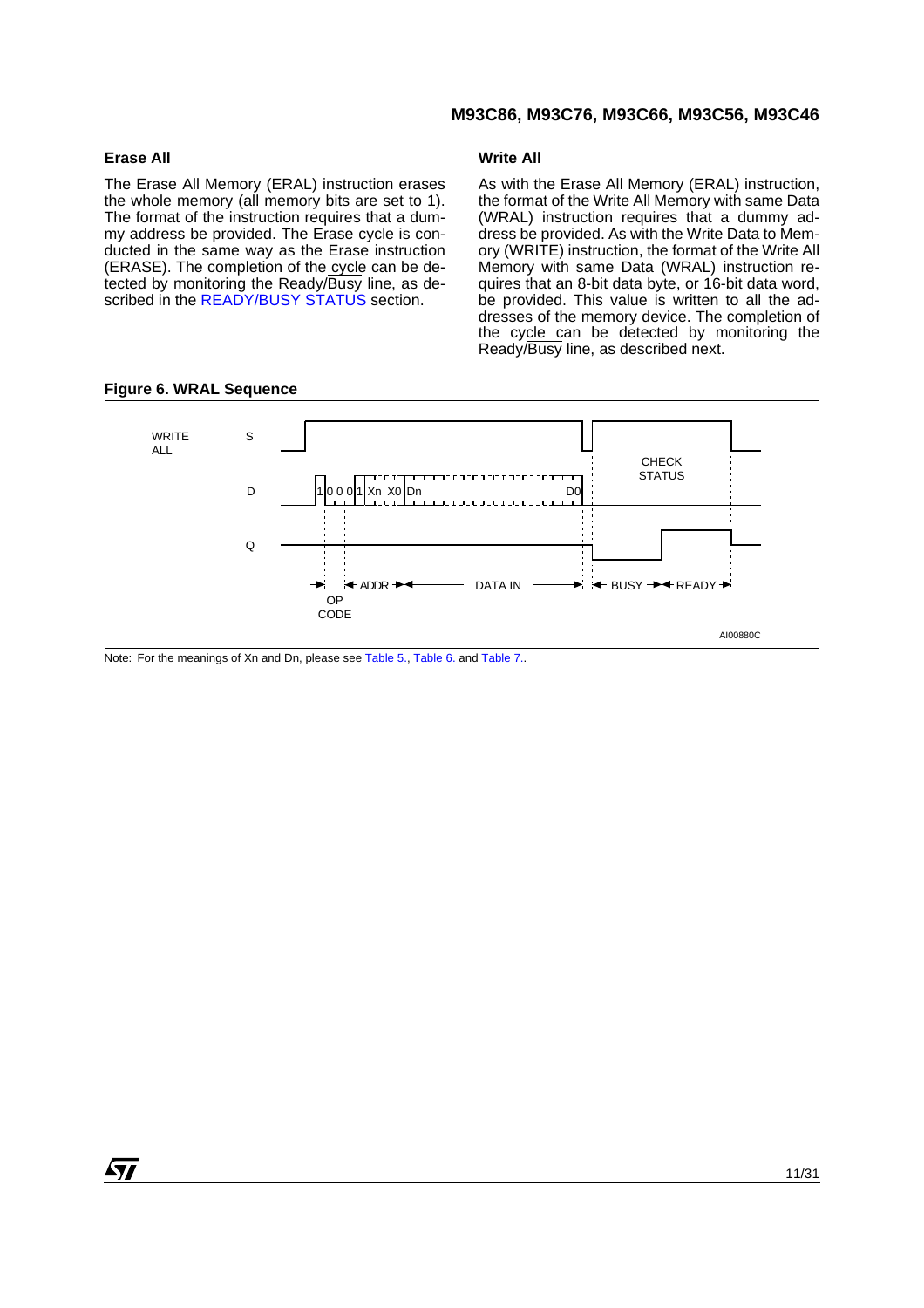# <span id="page-12-0"></span>**READY/BUSY STATUS**

While the Write or Erase cycle is underway, for a WRITE, ERASE, WRAL or ERAL instruction, the Busy signal (Q=0) is returned whenever Chip Select Input (S) is driven High. (Please note, though, that there is an initial delay, of  $t_{SLSH}$ , before this status information becomes available). In this state, the M93Cx6 ignores any data on the bus.

# <span id="page-12-1"></span>**INITIAL DELIVERY STATE**

The device is delivered with all bits in the memory array set to 1 (each byte contains FFh).

# <span id="page-12-2"></span>**COMMON I/O OPERATION**

Serial Data Output (Q) and Serial Data Input (D) can be connected together, through a current limiting resistor, to form a common, single-wire data bus. Some precautions must be taken when operating the memory in this way, mostly to prevent a short circuit current from flowing when the last address bit (A0) clashes with the first data bit on Serial Data Output (Q). Please see the application note AN394 for details.

# <span id="page-12-3"></span>**CLOCK PULSE COUNTER**

In a noisy environment, the number of pulses received on Serial Clock (C) may be greater than the number delivered by the master (the microcontroller). This can lead to a misalignment of the instruction of one or more bits (as shown in [Figure 7.\)](#page-12-4) and

#### <span id="page-12-4"></span>**Figure 7. Write Sequence with One Clock Glitch**

When the Write cycle is completed, and Chip Select Input (S) is driven High, the Ready signal (Q=1) indicates that the M93Cx6 is ready to receive the next instruction. Serial Data Output (Q) remains set to 1 until the Chip Select Input (S) is brought Low or until a new start bit is decoded.

may lead to the writing of erroneous data at an erroneous address.

To combat this problem, the M93Cx6 has an onchip counter that counts the clock pulses from the start bit until the falling edge of the Chip Select Input (S). If the number of clock pulses received is not the number expected, the WRITE, ERASE, ERAL or WRAL instruction is aborted, and the contents of the memory are not modified.

The number of clock cycles expected for each instruction, and for each member of the M93Cx6 family, are summarized in [Table 5.](#page-7-1) to [Table 7..](#page-8-1) For example, a Write Data to Memory (WRITE) instruction on the M93C56 (or M93C66) expects 20 clock cycles (for the x8 organization) from the start bit to the falling edge of Chip Select Input (S). That is:

477

- 1 Start bit
- + 2 Op-code bits
- + 9 Address bits
- + 8 Data bits

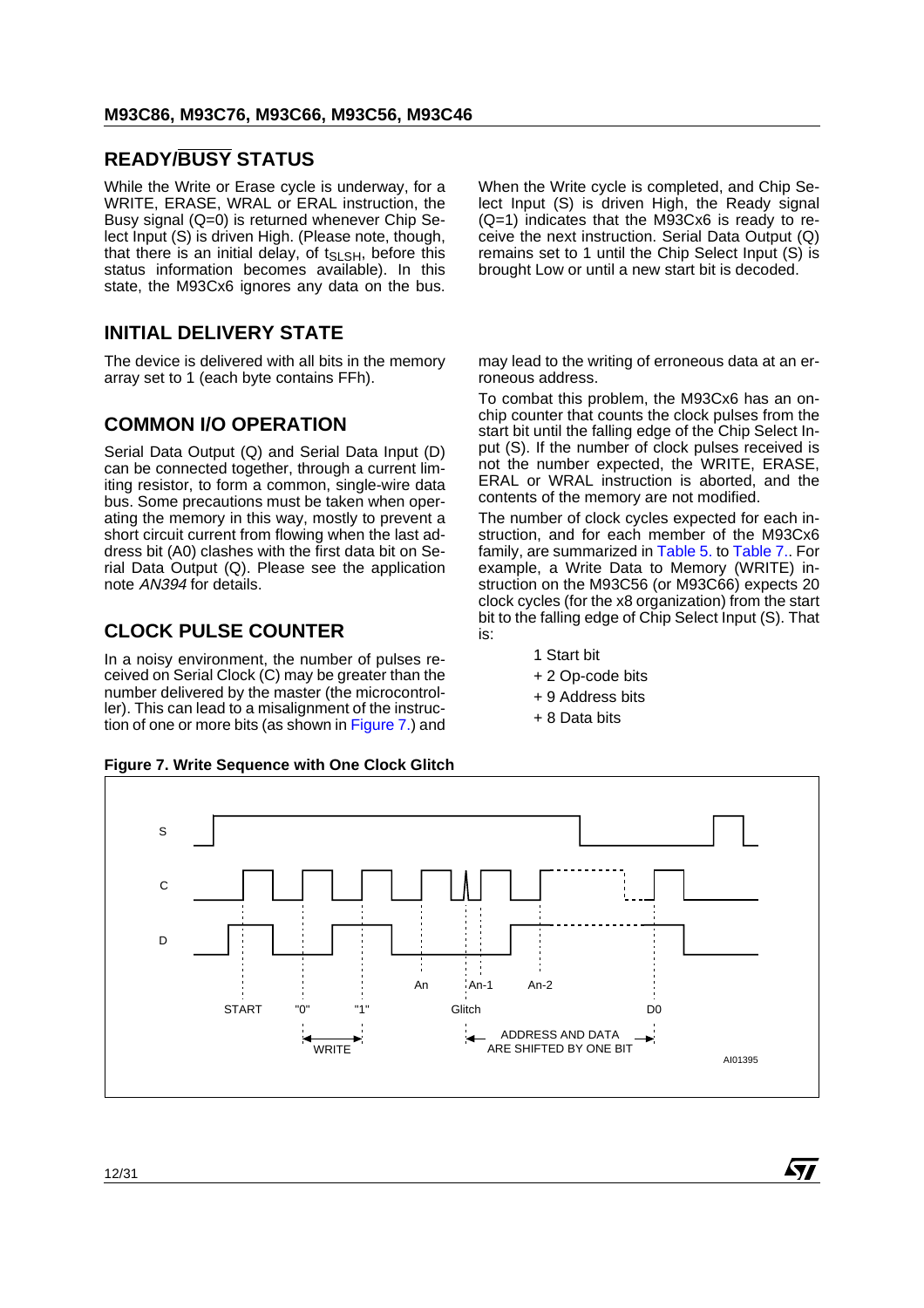# <span id="page-13-0"></span>**MAXIMUM RATING**

Stressing the device above the rating listed in the Absolute Maximum Ratings table may cause permanent damage to the device. These are stress ratings only and operation of the device at these or any other conditions above those indicated in the Operating sections of this specification is not implied. Exposure to Absolute Maximum Rating conditions for extended periods may affect device reliability. Refer also to the STMicroelectronics SURE Program and other relevant quality documents.

<span id="page-13-1"></span>

|  |  |  | Table 8. Absolute Maximum Ratings |  |
|--|--|--|-----------------------------------|--|
|--|--|--|-----------------------------------|--|

| Symbol                  | <b>Parameter</b>                                                  | Min.    | Max.          | <b>Unit</b> |
|-------------------------|-------------------------------------------------------------------|---------|---------------|-------------|
| T <sub>A</sub>          | <b>Ambient Operating Temperature</b>                              | $-40$   | 130           | °C          |
| <b>T</b> <sub>STG</sub> | Storage Temperature                                               | $-65$   | 150           | °C          |
| <b>TLEAD</b>            | PDIP-Specific Lead Temperature during Soldering                   |         | $260^{(1)}$   | °C          |
| <b>VOUT</b>             | Output range ( $Q = V_{OH}$ or Hi-Z)                              | $-0.50$ | $V_{CC}$ +0.5 | $\vee$      |
| $V_{IN}$                | Input range                                                       | $-0.50$ | $V_{CC}+1$    | V           |
| $V_{\rm CC}$            | Supply Voltage                                                    | $-0.50$ | 6.5           | $\vee$      |
| V <sub>ESD</sub>        | Electrostatic Discharge Voltage (Human Body model) <sup>(2)</sup> | $-4000$ | 4000          | v           |

Note: 1. T<sub>LEAD</sub>max must not be applied for more than 10s.

2. JEDEC Std JESD22-A114A (C1=100 pF, R1=1500 Ω, R2=500 Ω).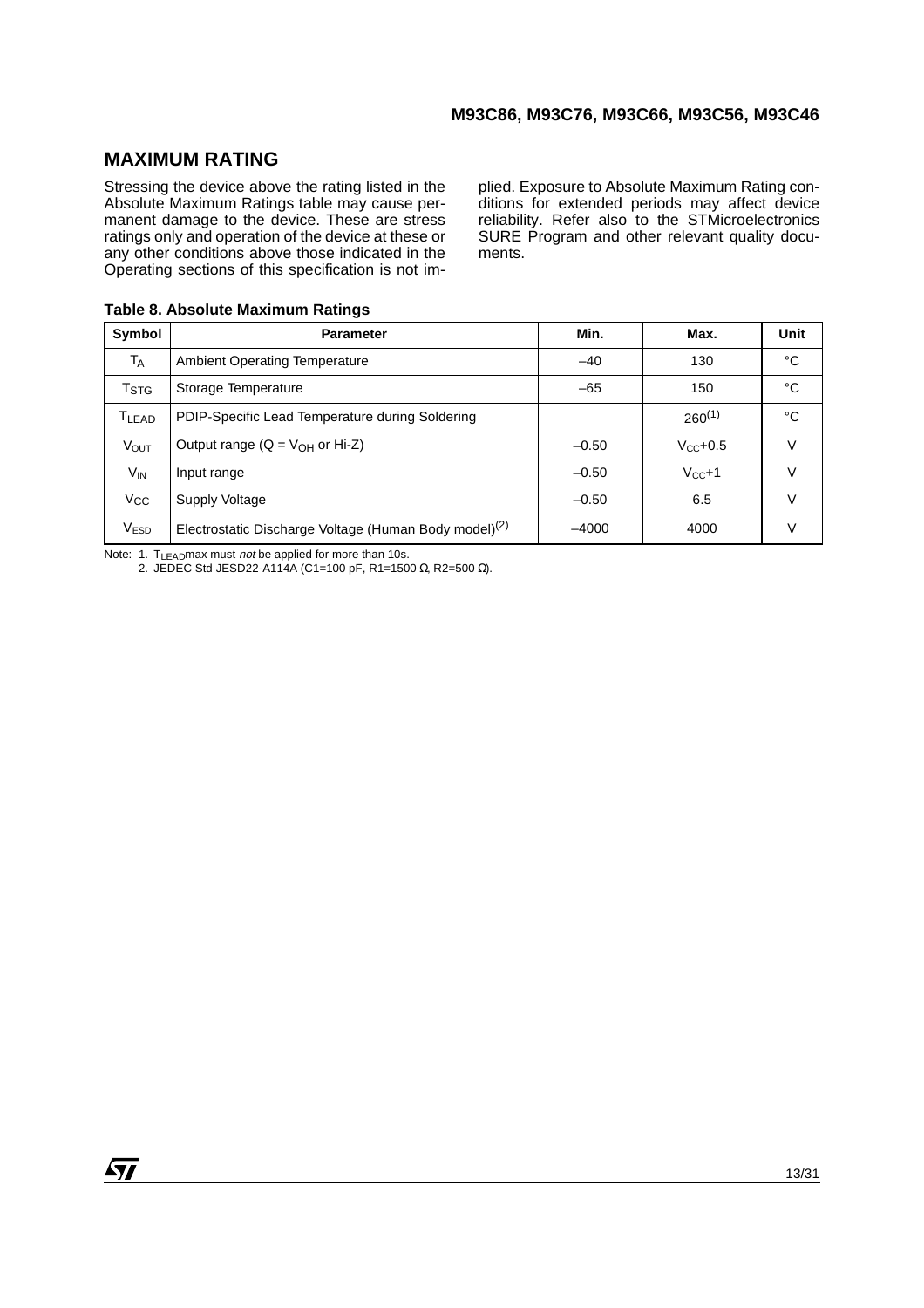# <span id="page-14-0"></span>**DC AND AC PARAMETERS**

This section summarizes the operating and measurement conditions, and the DC and AC characteristics of the device. The parameters in the DC and AC Characteristic tables that follow are derived from tests performed under the Measure-

<span id="page-14-1"></span>**Table 9. Operating Conditions (M93Cx6)**

ment Conditions summarized in the relevant tables. Designers should check that the operating conditions in their circuit match the measurement conditions when relying on the quoted parameters.

 $\sqrt{M}$ 

| Symbol       | <b>Parameter</b>                               | Min.  | Max. | Unit |  |  |  |  |  |
|--------------|------------------------------------------------|-------|------|------|--|--|--|--|--|
| $V_{\rm CC}$ | Supply Voltage                                 | 4.5   | 5.5  |      |  |  |  |  |  |
| $T_A$        | Ambient Operating Temperature (Device Grade 6) | $-40$ | 85   | °C   |  |  |  |  |  |
|              | Ambient Operating Temperature (Device Grade 7) | $-40$ | 105  | °C   |  |  |  |  |  |
|              | Ambient Operating Temperature (Device Grade 3) | $-40$ | 125  | °C   |  |  |  |  |  |

### <span id="page-14-2"></span>**Table 10. Operating Conditions (M93Cx6-W)**

| Symbol       | <b>Parameter</b>                               | Min.  | Max. | Unit |
|--------------|------------------------------------------------|-------|------|------|
| $V_{\rm CC}$ | Supply Voltage                                 | 2.5   | 5.5  |      |
|              | Ambient Operating Temperature (Device Grade 6) | $-40$ | 85   | °C   |
| $T_A$        | Ambient Operating Temperature (Device Grade 7) | $-40$ | 105  | °C   |
|              | Ambient Operating Temperature (Device Grade 3) | $-40$ | 125  | °C   |

#### <span id="page-14-3"></span>**Table 11. Operating Conditions (M93Cx6-R)**

| Symbol | <b>Parameter</b>                               | Min. | Max. | Unit   |
|--------|------------------------------------------------|------|------|--------|
| Vcc    | Supply Voltage                                 | 1.8  | 5.5  |        |
| 1A     | Ambient Operating Temperature (Device Grade 6) | -40  | 85   | $\sim$ |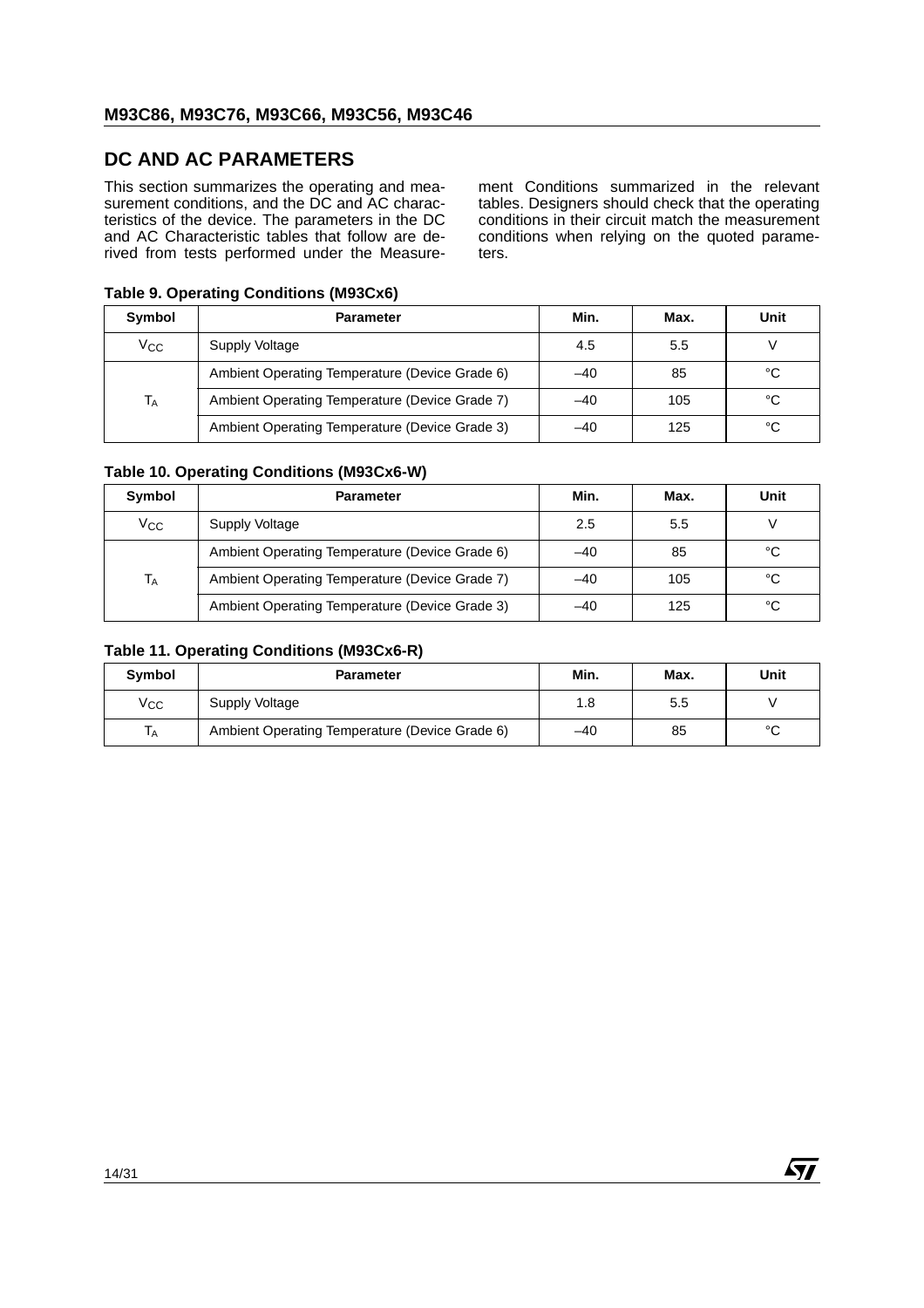| Symbol  | <b>Parameter</b>                        | Min.              | Max. | Unit |
|---------|-----------------------------------------|-------------------|------|------|
| $C_{L}$ | Load Capacitance                        | 100               |      | рF   |
|         | Input Rise and Fall Times               |                   | 50   | ns   |
|         | Input Pulse Voltages                    | $0.4 V$ to 2.4 V  |      |      |
|         | Input Timing Reference Voltages         | 1.0 V and 2.0 V   |      |      |
|         | <b>Output Timing Reference Voltages</b> | $0.8$ V and 2.0 V |      |      |

### <span id="page-15-0"></span>**Table 12. AC Measurement Conditions (M93Cx6)**

Note: 1. Output Hi-Z is defined as the point where data out is no longer driven.

### <span id="page-15-1"></span>**Table 13. AC Measurement Conditions (M93Cx6-W and M93Cx6-R)**

| Symbol | <b>Parameter</b>                        | Min.                               | Max. | Unit |
|--------|-----------------------------------------|------------------------------------|------|------|
| $C_L$  | Load Capacitance                        | 100                                |      | pF   |
|        | Input Rise and Fall Times               |                                    | 50   | ns   |
|        | Input Pulse Voltages                    | $0.2V_{\rm CC}$ to $0.8V_{\rm CC}$ |      |      |
|        | Input Timing Reference Voltages         | $0.3$ Vcc to $0.7$ Vcc             |      |      |
|        | <b>Output Timing Reference Voltages</b> | $0.3V_{\rm CC}$ to $0.7V_{\rm CC}$ |      |      |

Note: 1. Output Hi-Z is defined as the point where data out is no longer driven.

# <span id="page-15-2"></span>**Figure 8. AC Testing Input Output Waveforms**



### <span id="page-15-3"></span>**Table 14. Capacitance**

| Symbol             | <b>Parameter</b>      | <b>Test Condition</b> | Min | Max | Unit |
|--------------------|-----------------------|-----------------------|-----|-----|------|
| $\mathtt{C_{OUT}}$ | Output<br>Capacitance | $V_{\text{OUT}} = 0V$ |     | 5   | рF   |
| $C_{IN}$           | Input<br>Capacitance  | $V_{IN} = 0V$         |     | э   | pF   |

Note: Sampled only, not 100% tested, at TA=25°C and a frequency of 1MHz.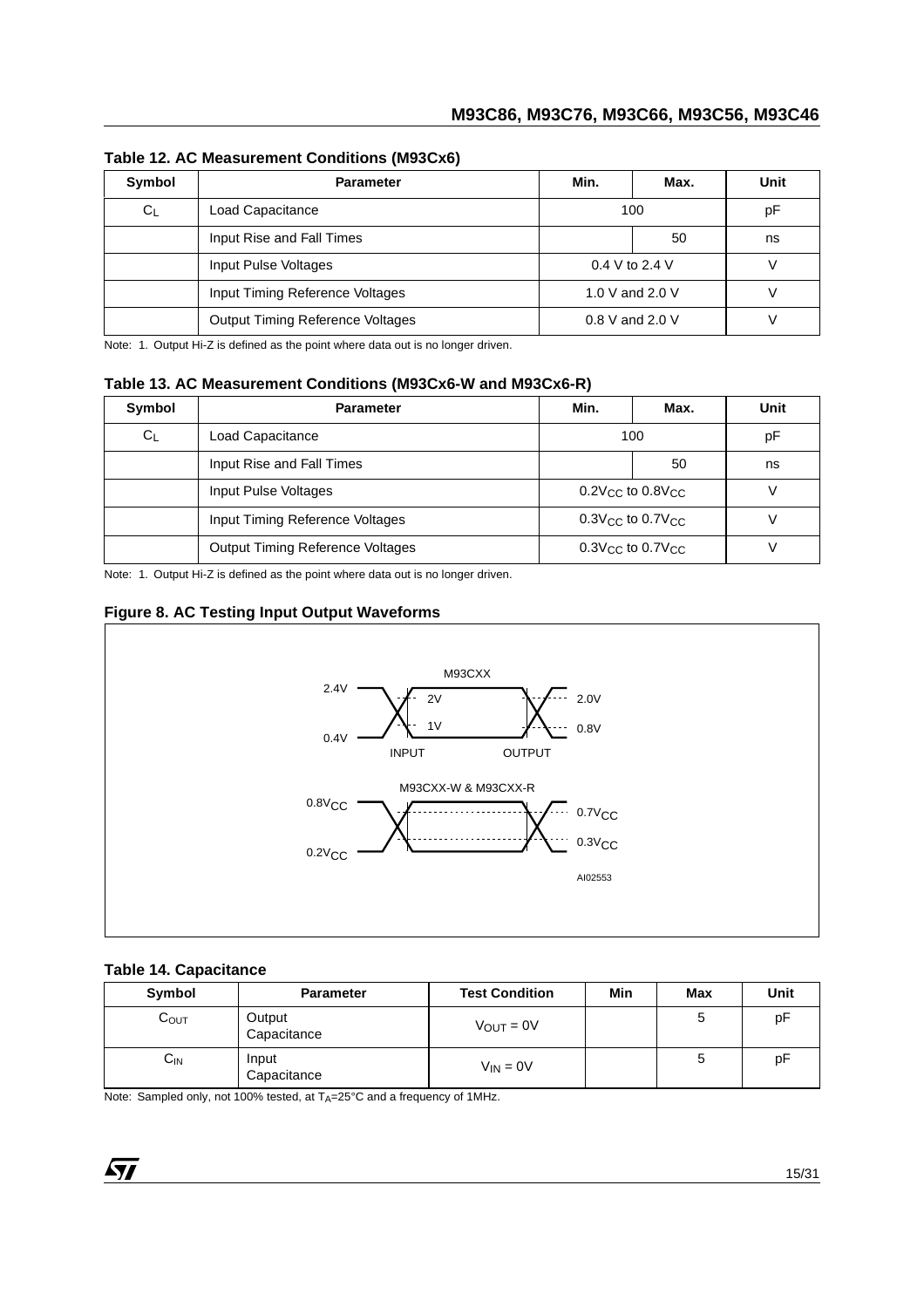# **M93C86, M93C76, M93C66, M93C56, M93C46**

| Symbol          | <b>Parameter</b>          | <b>Test Condition</b>                                                | Min.    | Max.         | <b>Unit</b> |
|-----------------|---------------------------|----------------------------------------------------------------------|---------|--------------|-------------|
| Jц              | Input Leakage Current     | $0V \leq V_{IN} \leq V_{CC}$                                         |         | ±2.5         | μA          |
| <b>I</b> LO     | Output Leakage Current    | $0 \vee \angle$ OU $\tau \leq V_{CC}$ , Q in Hi-Z                    |         | ±2.5         | μA          |
| $_{\rm lcc}$    | <b>Supply Current</b>     | $V_{CC}$ = 5V, S = V <sub>IH</sub> , f = 2 MHz, Q = open             |         | 2            | mA          |
| $I_{\rm CC1}$   | Supply Current (Stand-by) | $V_{CC}$ = 5V, S = $V_{SS}$ , C = $V_{SS}$ ,<br>$ORG = Vss$ or $Vcc$ |         | 15           | μA          |
| $V_{IL}$        | Input Low Voltage         | $V_{\rm CC} = 5V \pm 10\%$                                           | $-0.45$ | 0.8          | $\vee$      |
| V <sub>IH</sub> | Input High Voltage        | $V_{\rm CC} = 5V \pm 10\%$                                           | 2       | $V_{CC} + 1$ | $\vee$      |
| $V_{OL}$        | <b>Output Low Voltage</b> | $V_{\text{CC}} = 5V$ , $I_{\text{O}} = 2.1 \text{mA}$                |         | 0.4          | V           |
| $V_{OH}$        | Output High Voltage       | $V_{CC} = 5V$ , $I_{OH} = -400 \mu A$                                | 2.4     |              | V           |

# <span id="page-16-0"></span>**Table 15. DC Characteristics (M93Cx6, Device Grade 6)**

# <span id="page-16-1"></span>**Table 16. DC Characteristics (M93Cx6, Device Grade 7 or 3)**

| Symbol          | <b>Parameter</b>          | <b>Test Condition</b>                                                                    | Min.    | Max.             | Unit   |
|-----------------|---------------------------|------------------------------------------------------------------------------------------|---------|------------------|--------|
| ĪЦ              | Input Leakage Current     | $0V \leq V_{IN} \leq V_{CC}$                                                             |         | ±2.5             | μA     |
| <b>ILO</b>      | Output Leakage Current    | $0 \vee \angle$ OU $\tau \leq V_{CC}$ , Q in Hi-Z                                        |         | ±2.5             | μA     |
| $_{\rm lcc}$    | <b>Supply Current</b>     | $V_{CC}$ = 5V, S = V <sub>IH</sub> , f = 2 MHz, , Q = open                               |         | 2                | mA     |
| $I_{\rm CC1}$   | Supply Current (Stand-by) | $V_{CC}$ = 5V, S = V <sub>SS</sub> , C = V <sub>SS</sub> ,<br>$ORG = V_{SS}$ or $V_{CC}$ |         | 15               | μA     |
| $V_{IL}$        | Input Low Voltage         | $V_{\rm CC} = 5V \pm 10\%$                                                               | $-0.45$ | 0.8              | V      |
| V <sub>IH</sub> | Input High Voltage        | $V_{\text{CC}} = 5V \pm 10\%$                                                            | 2       | $V_{\rm CC}$ + 1 | $\vee$ |
| $V_{OL}$        | <b>Output Low Voltage</b> | $V_{CC} = 5V$ , $I_{OL} = 2.1mA$                                                         |         | 0.4              | $\vee$ |
| V <sub>OH</sub> | Output High Voltage       | $V_{\rm CC} = 5V$ , $I_{\rm OH} = -400 \mu A$                                            | 2.4     |                  | $\vee$ |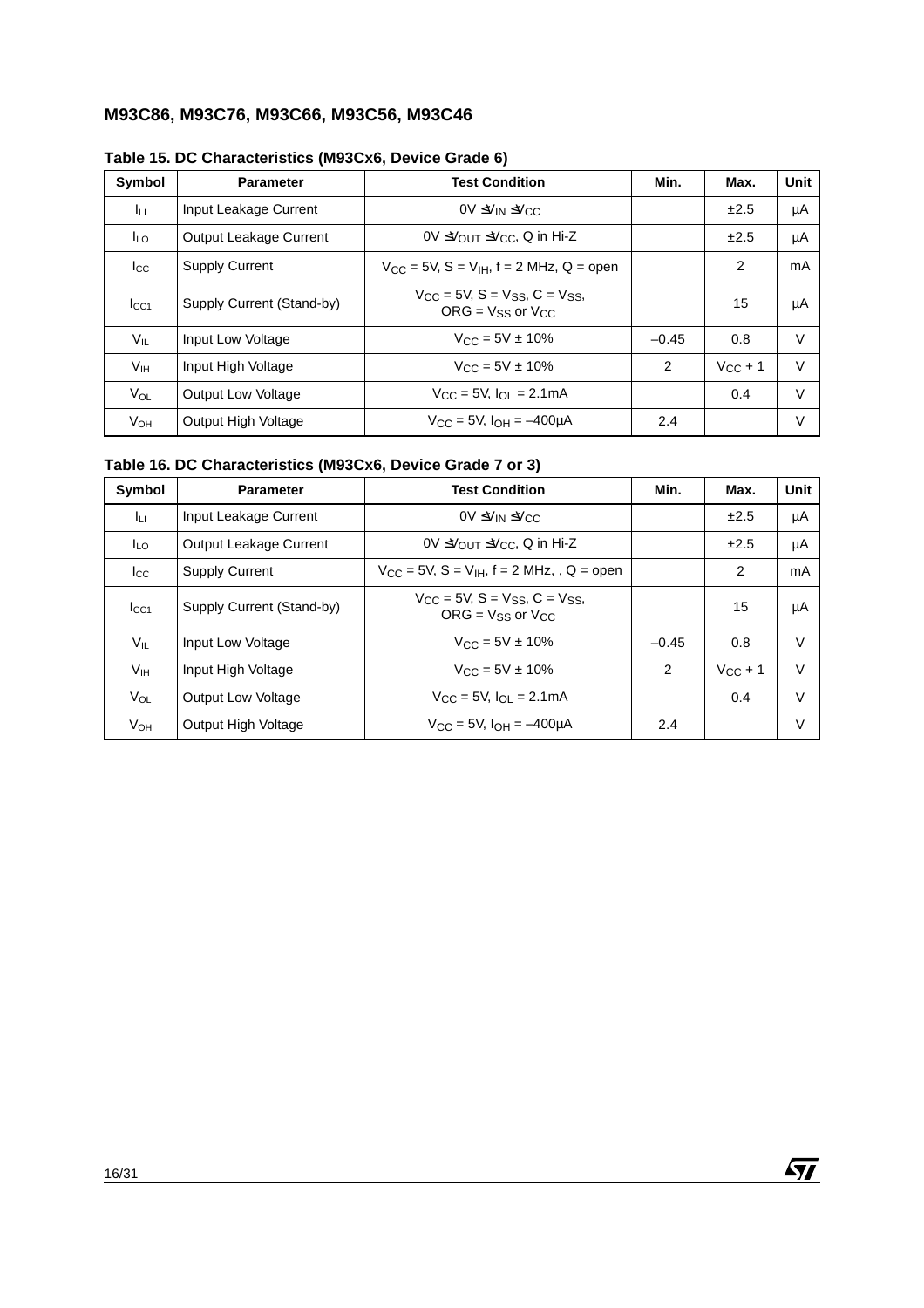| Symbol          | <b>Parameter</b>             | <b>Test Condition</b>                                                        | Min.              | Max.         | Unit   |
|-----------------|------------------------------|------------------------------------------------------------------------------|-------------------|--------------|--------|
| Iц.             | Input Leakage Current        | $0V \leq V_{IN} \leq V_{CC}$                                                 |                   | ±2.5         | μA     |
| I <sub>LO</sub> | Output Leakage Current       | 0V ≤ V <sub>OUT</sub> ≤ V <sub>CC</sub> , Q in Hi-Z                          |                   | ±2.5         | μA     |
|                 | <b>Supply Current (CMOS</b>  | $V_{CC}$ = 5V, S = V <sub>IH</sub> , f = 2 MHz, Q = open                     |                   | 2            | mA     |
| $_{\rm lcc}$    | Inputs)                      | $V_{CC} = 2.5V$ , S = $V_{IH}$ , f = 2 MHz, Q = open                         |                   | 1            | mA     |
| $I_{\rm CC1}$   | Supply Current (Stand-by)    | $V_{CC}$ = 2.5V, S = $V_{SS}$ , C = $V_{SS}$ ,<br>$ORG = V_{SS}$ or $V_{CC}$ |                   | 5            | μA     |
| V <sub>IL</sub> | Input Low Voltage (D, C, S)  |                                                                              | $-0.45$           | 0.2 Vcc      | $\vee$ |
| V <sub>IH</sub> | Input High Voltage (D, C, S) |                                                                              | $0.7$ $V_{CC}$    | $V_{CC}$ + 1 | $\vee$ |
|                 |                              | $V_{\rm CC}$ = 5V, $I_{\rm OL}$ = 2.1mA                                      |                   | 0.4          | $\vee$ |
| $V_{OL}$        | Output Low Voltage (Q)       | $V_{CC} = 2.5V$ , $I_{OL} = 100\mu A$                                        |                   | 0.2          | $\vee$ |
|                 |                              | $V_{\rm CC}$ = 5V, $I_{\rm OH}$ = $-400 \mu A$                               | 2.4               |              | V      |
| V <sub>OH</sub> | Output High Voltage (Q)      | $V_{\text{CC}} = 2.5V$ , $I_{\text{OH}} = -100 \mu A$                        | $V_{\rm CC}$ -0.2 |              | V      |

<span id="page-17-0"></span>**Table 17. DC Characteristics (M93Cx6-W, Device Grade 6)**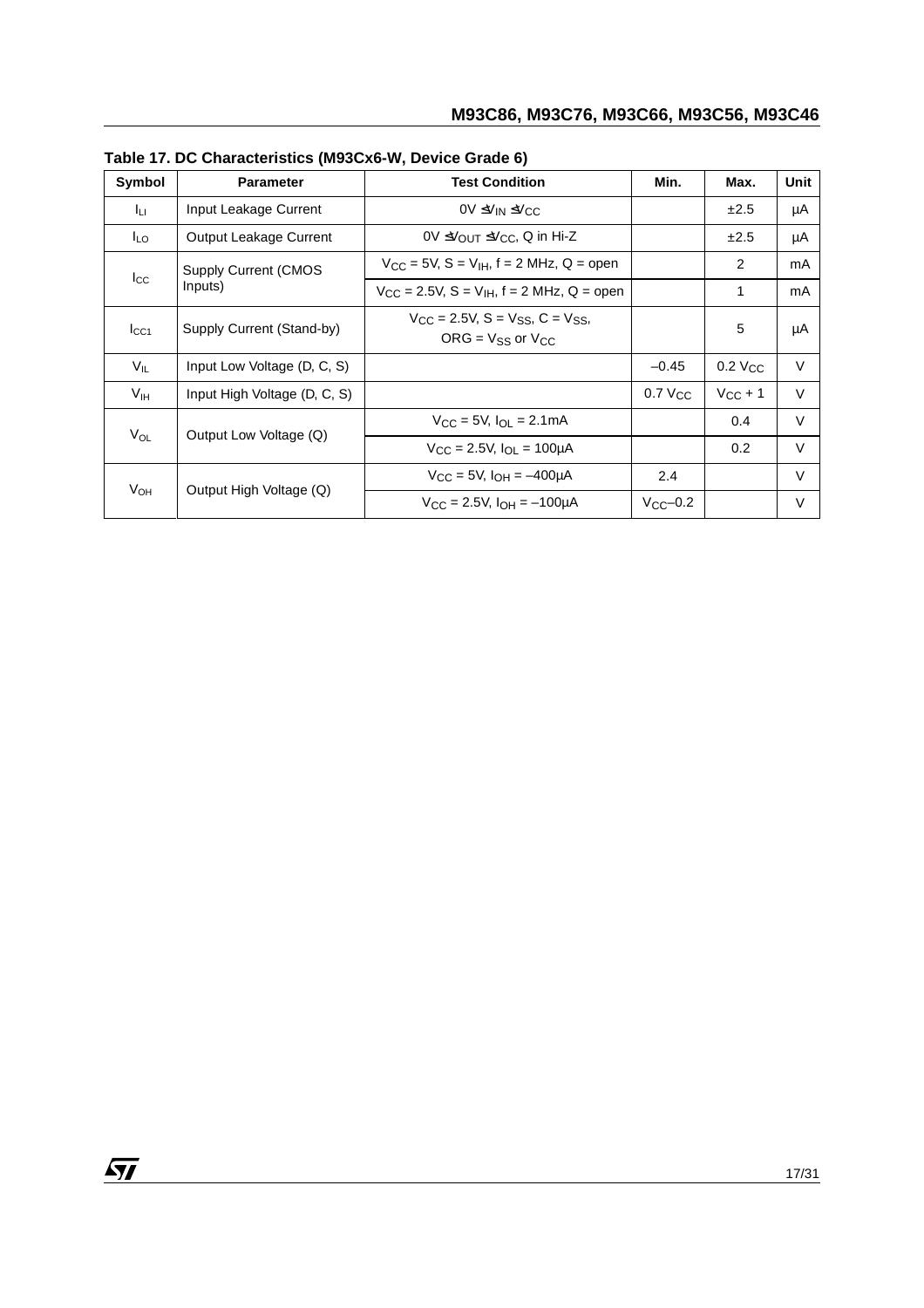| Symbol          | <b>Parameter</b>              | <b>Test Condition</b>                                                                      | Min. $(1)$        | Max. (1)              | Unit   |
|-----------------|-------------------------------|--------------------------------------------------------------------------------------------|-------------------|-----------------------|--------|
| Iц              | Input Leakage Current         | $0V ≤V$ IN ≤ $V$ CC                                                                        |                   | ±2.5                  | μA     |
| I∟o             | <b>Output Leakage Current</b> | $0V \leq V_{\text{OUT}} \leq V_{\text{CC}}$ , Q in Hi-Z                                    |                   | ±2.5                  | μA     |
|                 | <b>Supply Current (CMOS</b>   | $V_{CC}$ = 5V, S = V <sub>IH</sub> , f = 2 MHz, Q = open                                   |                   | 2                     | mA     |
| $I_{\rm CC}$    | Inputs)                       | $V_{\rm CC}$ = 2.5V, S = V <sub>IH</sub> , f = 2 MHz, Q = open                             |                   | 1                     | mA     |
| $I_{\rm CC1}$   | Supply Current (Stand-by)     | $V_{CC}$ = 2.5V, S = V <sub>SS</sub> , C = V <sub>SS</sub> ,<br>$ORG = V_{SS}$ or $V_{CC}$ |                   | 5                     | μA     |
| $V_{IL}$        | Input Low Voltage (D, C, S)   |                                                                                            | $-0.45$           | $0.2$ V <sub>CC</sub> | $\vee$ |
| V <sub>IH</sub> | Input High Voltage (D, C, S)  |                                                                                            | $0.7$ $V_{CC}$    | $V_{CC}$ + 1          | $\vee$ |
| $V_{OL}$        |                               | $V_{C}$ = 5V. $I_{O} = 2.1 \text{mA}$                                                      |                   | 0.4                   | $\vee$ |
|                 | Output Low Voltage (Q)        | $V_{\rm CC} = 2.5V$ , $I_{\rm O1} = 100 \mu A$                                             |                   | 0.2                   | $\vee$ |
|                 |                               | $V_{\rm CC}$ = 5V, $I_{\rm OH}$ = $-400 \mu A$                                             | 2.4               |                       | V      |
| V <sub>OH</sub> | Output High Voltage (Q)       | $V_{\text{CC}} = 2.5V$ , $I_{\text{OH}} = -100 \mu A$                                      | $V_{\rm CC}$ -0.2 |                       | V      |

### <span id="page-18-0"></span>**Table 18. DC Characteristics (M93Cx6-W, Device Grade 7 or 3)**

Note: 1. New product: identified by Process Identification letter W or G or S.

<span id="page-18-1"></span>**Table 19. DC Characteristics (M93Cx6-R)**

| Symbol          | <b>Parameter</b>              | <b>Test Condition</b>                                              | Min. <sup>(1)</sup> | Max. (1)       | Unit   |
|-----------------|-------------------------------|--------------------------------------------------------------------|---------------------|----------------|--------|
| Īц              | Input Leakage Current         | $0V \leq V_{IN} \leq V_{CC}$                                       |                     | ±2.5           | μA     |
| I <sub>LO</sub> | <b>Output Leakage Current</b> | $0V \leq V_{\text{OUT}} \leq V_{\text{CC}}$ , Q in Hi-Z            |                     |                | μA     |
| $_{\rm lcc}$    | <b>Supply Current (CMOS)</b>  | $V_{CC}$ = 5V, S = V <sub>IH</sub> , f = 2 MHz, Q = open           |                     | 2              | mA     |
|                 | Inputs)                       | $V_{\text{CC}} = 1.8V$ , S = $V_{\text{IH}}$ , f = 1 MHz, Q = open |                     | 1              | mA     |
| $_{\text{LCA}}$ | Supply Current (Stand-by)     | $V_{CC}$ = 1.8V, S = Vss, C = Vss,<br>$ORG = V_{SS}$ or $V_{CC}$   |                     | $\overline{2}$ | μA     |
| $V_{IL}$        | Input Low Voltage (D, C, S)   |                                                                    | $-0.45$             | $0.2$ $V_{CC}$ | $\vee$ |
| V <sub>IH</sub> | Input High Voltage (D, C, S)  |                                                                    | $0.8$ $V_{CC}$      | $V_{CC}$ + 1   | $\vee$ |
| $V_{OL}$        | Output Low Voltage (Q)        | $V_{CC} = 1.8V$ , $I_{OL} = 100\mu A$                              |                     | 0.2            | $\vee$ |
| V <sub>OН</sub> | Output High Voltage (Q)       | $V_{\rm CC} = 1.8V$ , $I_{\rm OH} = -100 \mu A$                    | $V_{\rm CC}$ -0.2   |                | V      |

 $\sqrt{M}$ 

Note: 1. This product is under development. For more information, please contact your nearest ST sales office.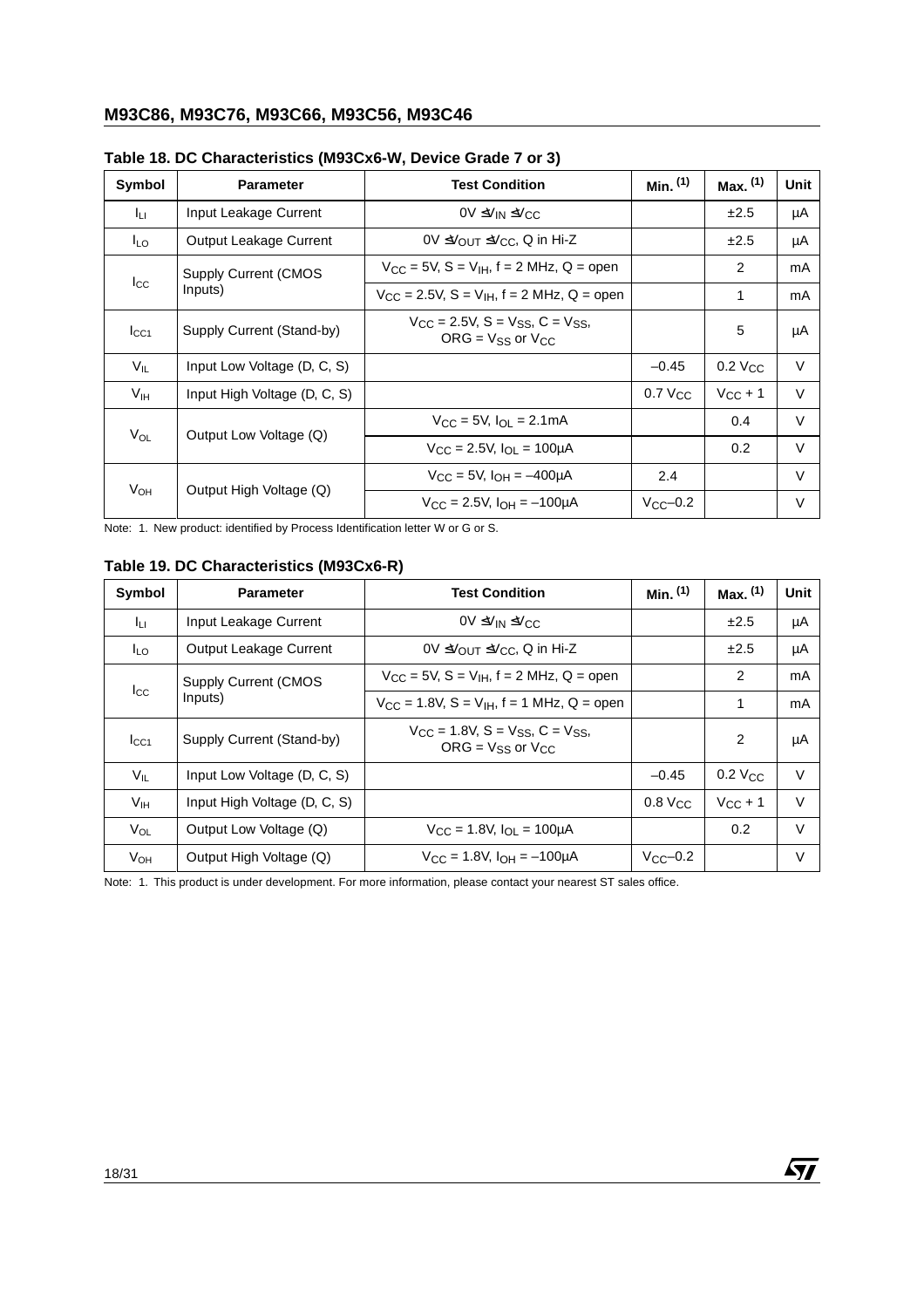|                           | Test conditions specified in Table 12. and Table 9. |                                                   |             |      |             |  |  |
|---------------------------|-----------------------------------------------------|---------------------------------------------------|-------------|------|-------------|--|--|
| Symbol                    | Alt.<br><b>Parameter</b>                            |                                                   | Min.        | Max. | <b>Unit</b> |  |  |
| $f_{\rm C}$               | $f_{SK}$                                            | <b>Clock Frequency</b>                            | D.C.        | 2    | <b>MHz</b>  |  |  |
| t <sub>SLCH</sub>         |                                                     | Chip Select Low to Clock High                     | 50          |      | ns          |  |  |
|                           |                                                     | Chip Select Set-up Time<br>M93C46, M93C56, M93C66 | 50          |      | ns          |  |  |
| t <sub>SHCH</sub>         | t <sub>CSS</sub>                                    | Chip Select Set-up time<br>M93C76, M93C86         | 50          |      | ns          |  |  |
| $t_{SLSH}$ <sup>(2)</sup> | tcs                                                 | Chip Select Low to Chip Select High               | 200         |      | ns          |  |  |
| $t$ CHCL $(1)$            | tskh                                                | Clock High Time                                   | 200         |      | ns          |  |  |
| $t_{CLCH}$ <sup>(1)</sup> | t <sub>SKL</sub>                                    | <b>Clock Low Time</b>                             | 200         |      | ns          |  |  |
| t <sub>DVCH</sub>         | t <sub>DIS</sub>                                    | Data In Set-up Time                               | 50          |      | ns          |  |  |
| t <sub>CHDX</sub>         | t <sub>DIH</sub>                                    | Data In Hold Time                                 | 50          |      | ns          |  |  |
| t <sub>CLSH</sub>         | tsks                                                | Clock Set-up Time (relative to S)                 | 50          |      | ns          |  |  |
| tCLSL                     | t <sub>CSH</sub>                                    | Chip Select Hold Time                             | $\mathbf 0$ |      | ns          |  |  |
| tshov                     | tsv                                                 | Chip Select to Ready/Busy Status                  |             | 200  | ns          |  |  |
| tslQZ                     | t <sub>DF</sub>                                     | Chip Select Low to Output Hi-Z                    |             | 100  | ns          |  |  |
| tCHQL                     | t <sub>PD0</sub>                                    | Delay to Output Low                               |             | 200  | ns          |  |  |
| t <sub>CHQV</sub>         | t <sub>PD1</sub>                                    | Delay to Output Valid                             |             | 200  | ns          |  |  |
| $t_{\text{W}}$            | t <sub>WP</sub>                                     | Erase/Write Cycle time                            |             | 5    | ms          |  |  |

<span id="page-19-0"></span>

| Table 20. AC Characteristics (M93Cx6, Device Grade 6, 7 or 3) |  |  |  |
|---------------------------------------------------------------|--|--|--|
|---------------------------------------------------------------|--|--|--|

Note: 1.  $t_{CHCL} + t_{CLCH} \geq 1 / f_C$ .

2. Chip Select Input (S) must be brought Low for a minimum of t<sub>SLSH</sub> between consecutive instruction cycles.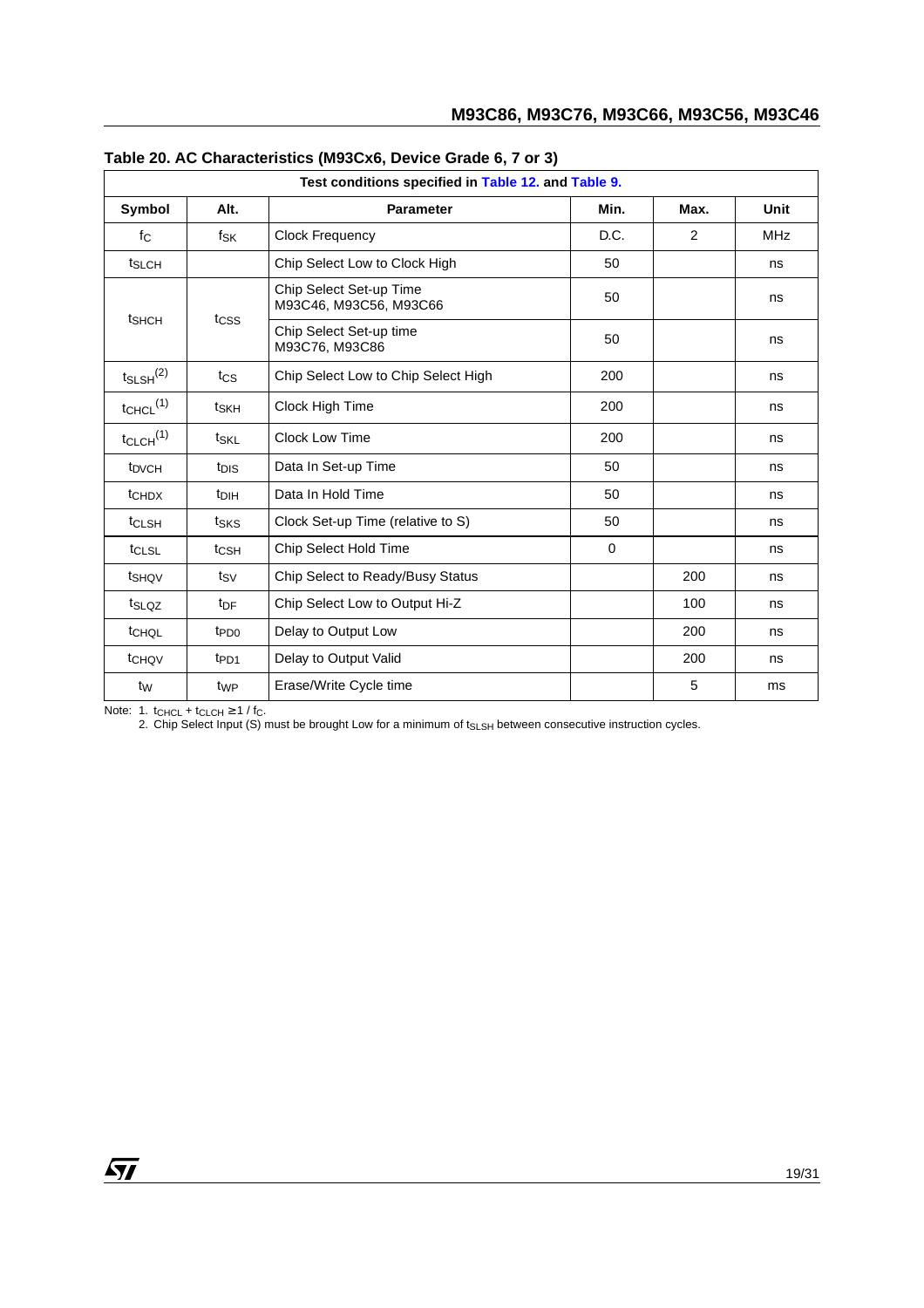|                           | Test conditions specified in Table 13. and Table 10. |                                     |          |      |            |  |  |  |
|---------------------------|------------------------------------------------------|-------------------------------------|----------|------|------------|--|--|--|
| Symbol                    | Alt.                                                 | <b>Parameter</b>                    | Min.     | Max. | Unit       |  |  |  |
| fc                        | fsk                                                  | <b>Clock Frequency</b>              | D.C.     | 2    | <b>MHz</b> |  |  |  |
| t <sub>SLCH</sub>         |                                                      | Chip Select Low to Clock High       | 50       |      | ns         |  |  |  |
| t <sub>SHCH</sub>         | tcss                                                 | Chip Select Set-up Time             | 50       |      | ns         |  |  |  |
| $t_{SLSH}$ <sup>(2)</sup> | tcs                                                  | Chip Select Low to Chip Select High | 200      |      | ns         |  |  |  |
| $t_{CHCL}$ <sup>(1)</sup> | t <sub>SKH</sub>                                     | Clock High Time                     | 200      |      | ns         |  |  |  |
| $t_{CLCH}$ <sup>(1)</sup> | tskL                                                 | <b>Clock Low Time</b>               | 200      |      | ns         |  |  |  |
| t <sub>DVCH</sub>         | t <sub>DIS</sub>                                     | Data In Set-up Time                 | 50       |      | ns         |  |  |  |
| t <sub>CHDX</sub>         | t <sub>DIH</sub>                                     | Data In Hold Time                   | 50       |      | ns         |  |  |  |
| t <sub>CLSH</sub>         | tsks                                                 | Clock Set-up Time (relative to S)   | 50       |      | ns         |  |  |  |
| $t_{CLSL}$                | t <sub>CSH</sub>                                     | Chip Select Hold Time               | $\Omega$ |      | ns         |  |  |  |
| t <sub>SHQV</sub>         | $t_{\mathsf{SV}}$                                    | Chip Select to Ready/Busy Status    |          | 200  | ns         |  |  |  |
| t <sub>SLQZ</sub>         | t <sub>DF</sub>                                      | Chip Select Low to Output Hi-Z      |          | 100  | ns         |  |  |  |
| t <sub>CHQL</sub>         | t <sub>PD0</sub>                                     | Delay to Output Low                 |          | 200  | ns         |  |  |  |
| t <sub>CHQV</sub>         | t <sub>PD1</sub>                                     | Delay to Output Valid               |          | 200  | ns         |  |  |  |
| t <sub>W</sub>            | t <sub>WP</sub>                                      | Erase/Write Cycle time              |          | 5    | ms         |  |  |  |

### <span id="page-20-0"></span>**Table 21. AC Characteristics (M93Cx6-W, Device Grade 6)**

Note: 1.  $t_{CHCL} + t_{CLCH} \ge 1$  /  $t_{C}$ .

2. Chip Select Input (S) must be brought Low for a minimum of t<sub>SLSH</sub> between consecutive instruction cycles.

 $\sqrt{1}$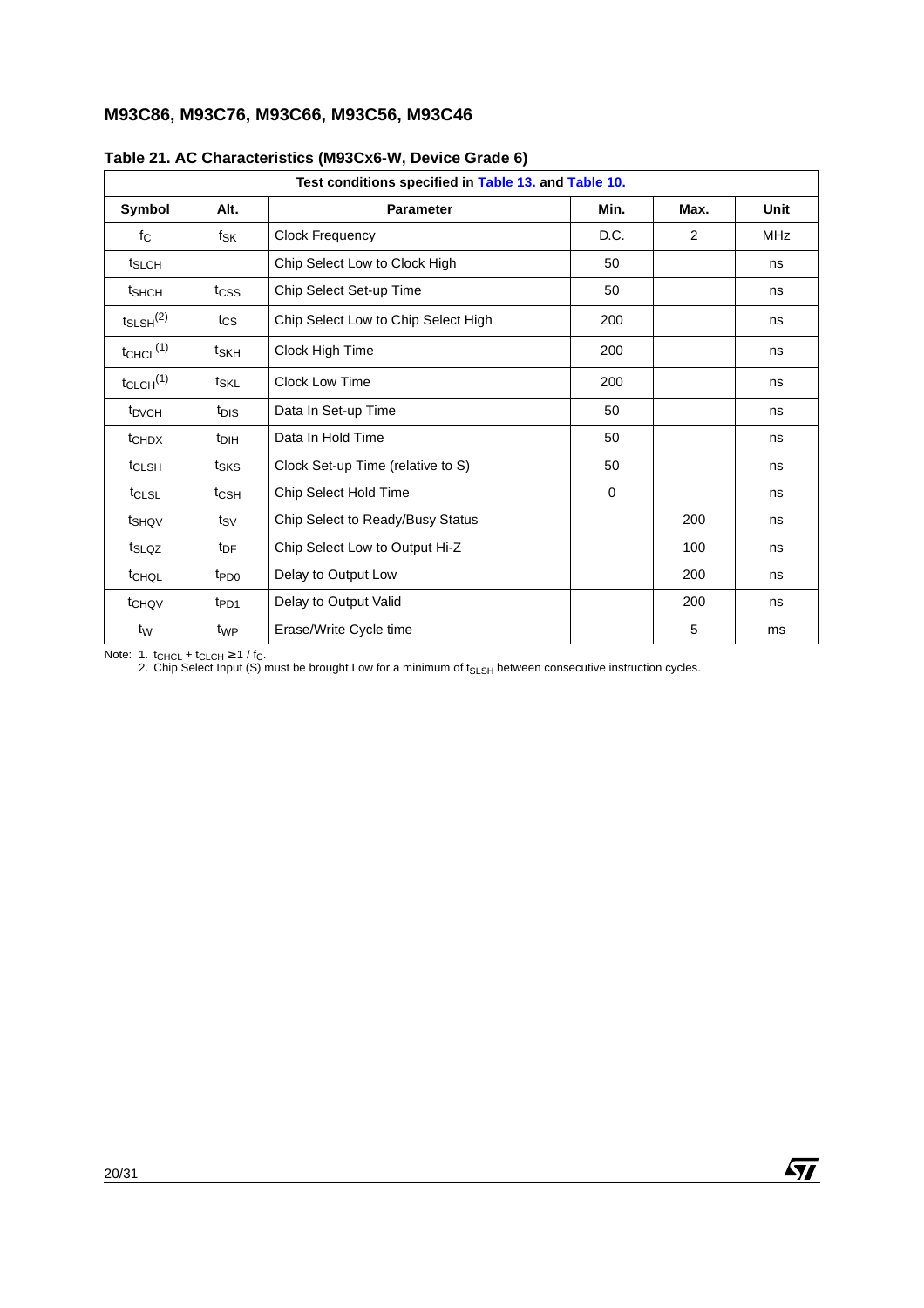|                           | Test conditions specified in Table 13. and Table 10. |                                     |          |      |            |  |  |
|---------------------------|------------------------------------------------------|-------------------------------------|----------|------|------------|--|--|
| Symbol                    | Alt.                                                 | <b>Parameter</b>                    | Min.     | Max. | Unit       |  |  |
| fc                        | fsk                                                  | Clock Frequency                     | D.C.     | 2    | <b>MHz</b> |  |  |
| t <sub>SLCH</sub>         |                                                      | Chip Select Low to Clock High       | 50       |      | ns         |  |  |
| t <sub>SHCH</sub>         | tcss                                                 | Chip Select Set-up Time             | 50       |      | ns         |  |  |
| $t_{SLSH}$ <sup>(2)</sup> | tcs                                                  | Chip Select Low to Chip Select High | 200      |      | ns         |  |  |
| $t_{CHCL}$ <sup>(1)</sup> | t <sub>SKH</sub>                                     | Clock High Time                     | 200      |      | ns         |  |  |
| $t_{CLCH}$ <sup>(1)</sup> | tskl                                                 | Clock Low Time                      | 200      |      | ns         |  |  |
| t <sub>DVCH</sub>         | t <sub>DIS</sub>                                     | Data In Set-up Time                 | 50       |      | ns         |  |  |
| t <sub>CHDX</sub>         | t <sub>DIH</sub>                                     | Data In Hold Time                   | 50       |      | ns         |  |  |
| t <sub>CLSH</sub>         | tsks                                                 | Clock Set-up Time (relative to S)   | 50       |      | ns         |  |  |
| t <sub>CLSL</sub>         | $t_{\text{CSH}}$                                     | Chip Select Hold Time               | $\Omega$ |      | ns         |  |  |
| t <sub>SHQV</sub>         | tsv                                                  | Chip Select to Ready/Busy Status    |          | 200  | ns         |  |  |
| t <sub>SLQZ</sub>         | t <sub>DF</sub>                                      | Chip Select Low to Output Hi-Z      |          | 100  | ns         |  |  |
| t <sub>CHQL</sub>         | t <sub>PD0</sub>                                     | Delay to Output Low                 |          | 200  | ns         |  |  |
| t <sub>CHQV</sub>         | t <sub>PD1</sub>                                     | Delay to Output Valid               |          | 200  | ns         |  |  |
| t <sub>W</sub>            | t <sub>WP</sub>                                      | Erase/Write Cycle time              |          | 5    | ms         |  |  |

<span id="page-21-0"></span>

| Table 22. AC Characteristics (M93Cx6-W, Device Grade 7 or 3) |  |  |  |  |  |  |  |
|--------------------------------------------------------------|--|--|--|--|--|--|--|
|--------------------------------------------------------------|--|--|--|--|--|--|--|

Note: 1.  $t_{CHCL} + t_{CLCH} \ge 1$  /  $t_{C}$ .

2. Chip Select Input (S) must be brought Low for a minimum of t<sub>SLSH</sub> between consecutive instruction cycles.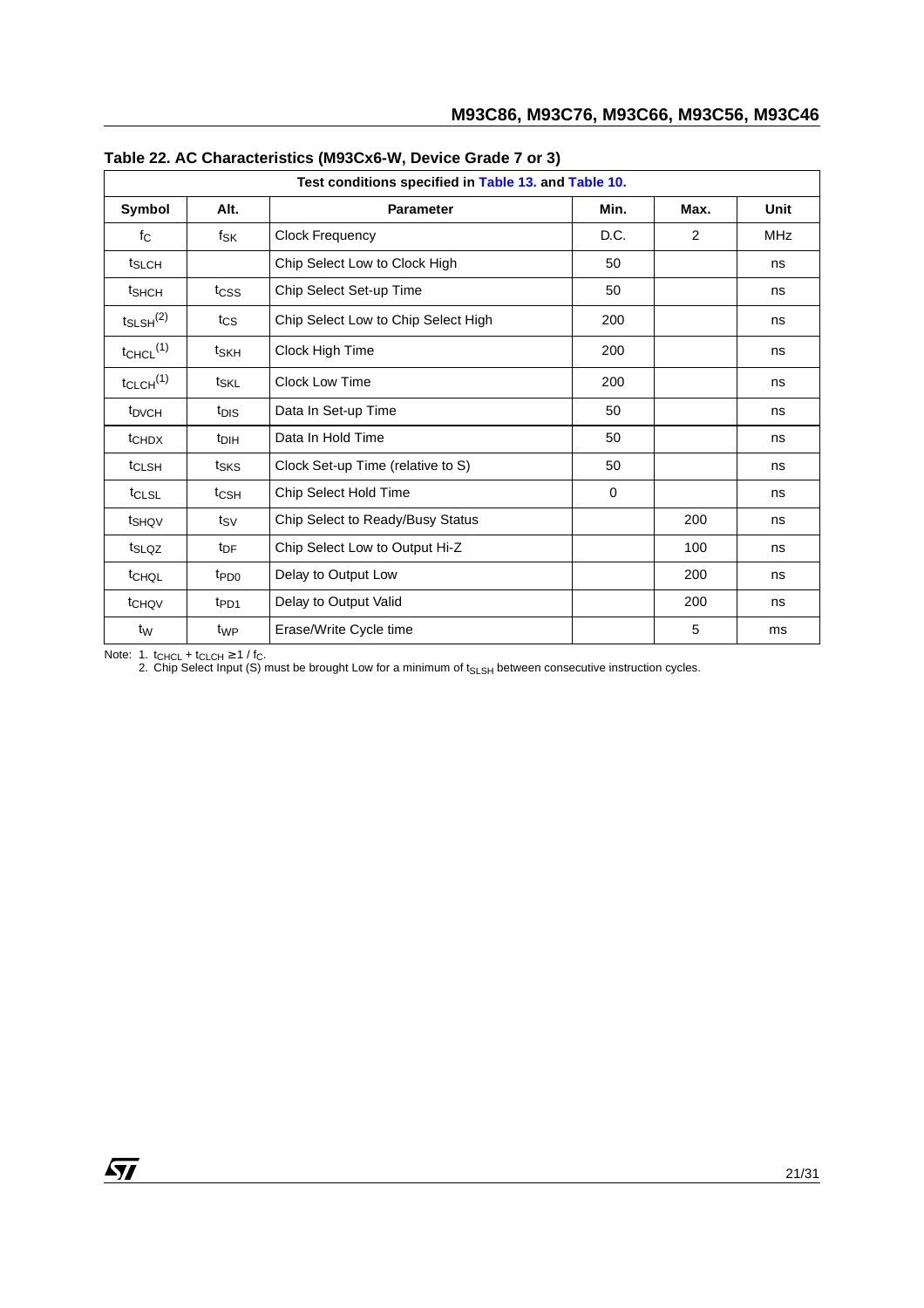|                           | Test conditions specified in Table 13. and Table 11. |                                     |                     |                     |            |  |  |
|---------------------------|------------------------------------------------------|-------------------------------------|---------------------|---------------------|------------|--|--|
| Symbol                    | Alt.                                                 | <b>Parameter</b>                    | Min. <sup>(3)</sup> | Max. <sup>(3)</sup> | Unit       |  |  |
| $f_{\rm C}$               | $f_{\mathsf{SK}}$                                    | <b>Clock Frequency</b>              | D.C.                | 1                   | <b>MHz</b> |  |  |
| t <sub>SLCH</sub>         |                                                      | Chip Select Low to Clock High       | 250                 |                     | ns         |  |  |
| tshch                     | tcss                                                 | Chip Select Set-up Time             | 50                  |                     | ns         |  |  |
| $t_{SLSH}$ <sup>(2)</sup> | $t_{\text{CS}}$                                      | Chip Select Low to Chip Select High | 250                 |                     | ns         |  |  |
| $t$ CHCL $(1)$            | t <sub>SKH</sub>                                     | Clock High Time                     | 250                 |                     | ns         |  |  |
| $t_{CLCH}$ <sup>(1)</sup> | t <sub>SKL</sub>                                     | Clock Low Time                      | 250                 |                     | ns         |  |  |
| t <sub>DVCH</sub>         | t <sub>DIS</sub>                                     | Data In Set-up Time                 | 100                 |                     | ns         |  |  |
| <b>t</b> CHDX             | t <sub>DIH</sub>                                     | Data In Hold Time                   | 100                 |                     | ns         |  |  |
| t <sub>CLSH</sub>         | tsks                                                 | Clock Set-up Time (relative to S)   | 100                 |                     | ns         |  |  |
| t <sub>CLSL</sub>         | t <sub>CSH</sub>                                     | Chip Select Hold Time               | $\mathbf 0$         |                     | ns         |  |  |
| tshqv                     | ts∨                                                  | Chip Select to Ready/Busy Status    |                     | 400                 | ns         |  |  |
| t <sub>SLQZ</sub>         | t <sub>DF</sub>                                      | Chip Select Low to Output Hi-Z      |                     | 200                 | ns         |  |  |
| t <sub>CHQL</sub>         | t <sub>PD0</sub>                                     | Delay to Output Low                 |                     | 400                 | ns         |  |  |
| t <sub>CHQV</sub>         | t <sub>PD1</sub>                                     | Delay to Output Valid               |                     | 400                 | ns         |  |  |
| t <sub>W</sub>            | t <sub>WP</sub>                                      | Erase/Write Cycle time              |                     | 10                  | ms         |  |  |

#### <span id="page-22-0"></span>**Table 23. AC Characteristics (M93Cx6-R)**

Note: 1.  $t_{CHCL} + t_{CLCH} \geq 1 / f_C$ .

2. Chip Select Input (S) must be brought Low for a minimum of t<sub>SLSH</sub> between consecutive instruction cycles.

 $\sqrt{M}$ 

3. This product is under development. For more information, please contact your nearest ST sales office.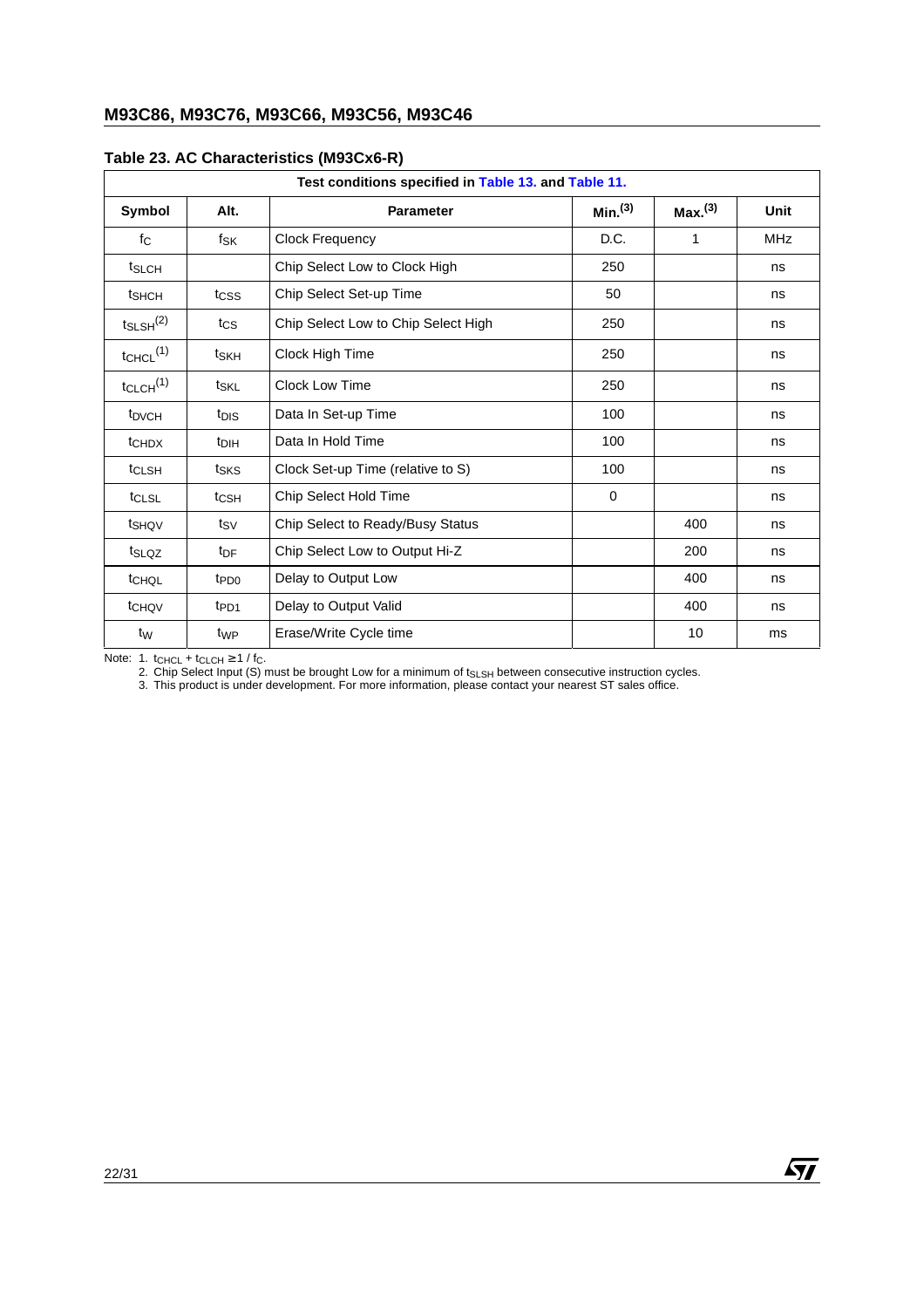

### <span id="page-23-0"></span>**Figure 9. Synchronous Timing (Start and Op-Code Input)**

### <span id="page-23-1"></span>**Figure 10. Synchronous Timing (Read or Write)**



### <span id="page-23-2"></span>**Figure 11. Synchronous Timing (Read or Write)**

97

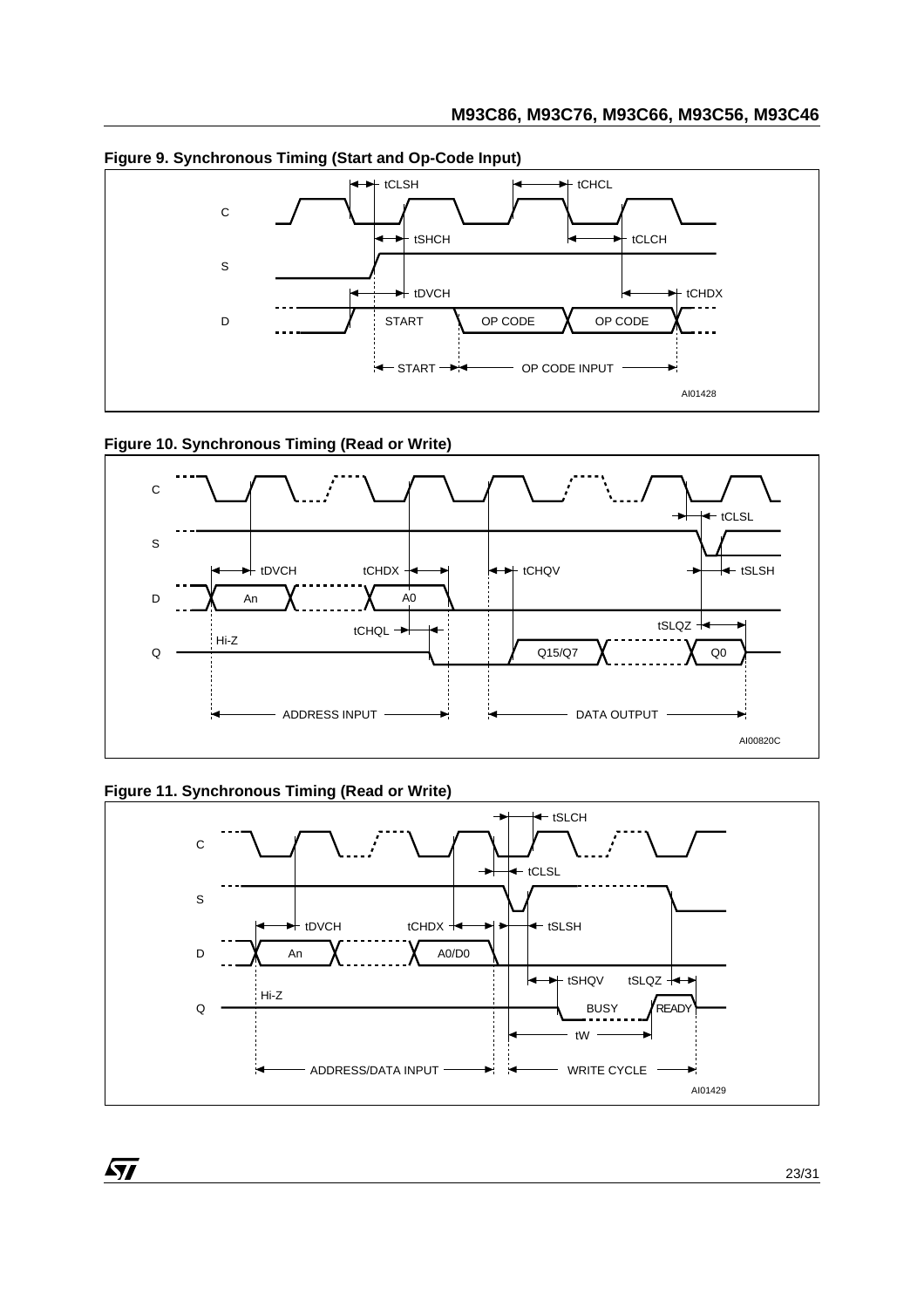# <span id="page-24-0"></span>**PACKAGE MECHANICAL**

<span id="page-24-1"></span>



### <span id="page-24-2"></span>**Table 24. PDIP8 – 8 pin Plastic DIP, 0.25mm lead frame, Package Mechanical Data**

|                | millimeters |      |       |       | inches |       |
|----------------|-------------|------|-------|-------|--------|-------|
| Symbol         | Typ.        | Min. | Max.  | Typ.  | Max.   |       |
| A              |             |      | 5.33  |       |        | 0.210 |
| A <sub>1</sub> |             | 0.38 |       |       | 0.015  |       |
| A2             | 3.30        | 2.92 | 4.95  | 0.130 | 0.115  | 0.195 |
| b              | 0.46        | 0.36 | 0.56  | 0.018 | 0.014  | 0.022 |
| b <sub>2</sub> | 1.52        | 1.14 | 1.78  | 0.060 | 0.045  | 0.070 |
| $\mathbf{C}$   | 0.25        | 0.20 | 0.36  | 0.010 | 0.008  | 0.014 |
| D              | 9.27        | 9.02 | 10.16 | 0.365 | 0.355  | 0.400 |
| E              | 7.87        | 7.62 | 8.26  | 0.310 | 0.300  | 0.325 |
| E <sub>1</sub> | 6.35        | 6.10 | 7.11  | 0.250 | 0.240  | 0.280 |
| e              | 2.54        |      |       | 0.100 |        |       |
| eA             | 7.62        |      | -     | 0.300 |        | —     |
| $e\mathsf{B}$  |             |      | 10.92 |       |        | 0.430 |
| L              | 3.30        | 2.92 | 3.81  | 0.130 | 0.115  | 0.150 |

勾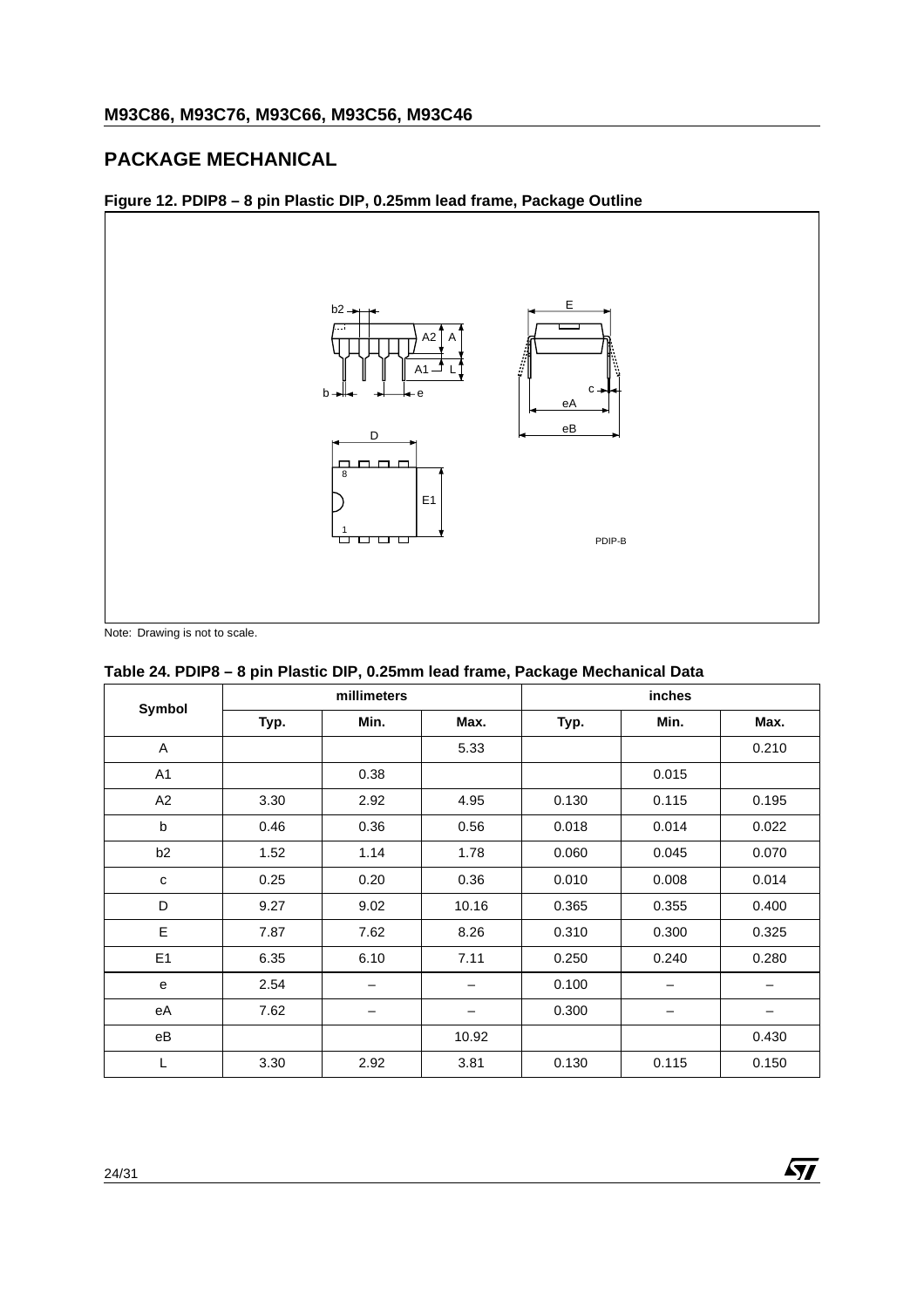# <span id="page-25-0"></span>**Figure 13. SO8 narrow – 8 lead Plastic Small Outline, 150 mils body width, Package Outline**



Note: Drawing is not to scale.

57

### <span id="page-25-1"></span>**Table 25. SO8 narrow – 8 lead Plastic Small Outline, 150 mils body width, Package Data**

|                | millimeters |                   |             |            | inches      |             |
|----------------|-------------|-------------------|-------------|------------|-------------|-------------|
| Symbol         | <b>Typ</b>  | Min               | Max         | <b>Typ</b> | Min         | Max         |
| $\mathsf{A}$   |             | 1.35              | 1.75        |            | 0.053       | 0.069       |
| A1             |             | 0.10              | 0.25        |            | 0.004       | 0.010       |
| A2             |             | 1.10              | 1.65        |            | 0.043       | 0.065       |
| B              |             | 0.33              | 0.51        |            | 0.013       | 0.020       |
| $\mathsf C$    |             | 0.19              | 0.25        |            | 0.007       | 0.010       |
| D              |             | 4.80              | 5.00        |            | 0.189       | 0.197       |
| ddd            |             |                   | 0.10        |            |             | 0.004       |
| E              |             | 3.80              | 4.00        |            | 0.150       | 0.157       |
| e              | 1.27        | $\qquad \qquad -$ | -           | 0.050      | —           | —           |
| H              |             | 5.80              | 6.20        |            | 0.228       | 0.244       |
| h              |             | 0.25              | 0.50        |            | 0.010       | 0.020       |
| L              |             | 0.40              | 0.90        |            | 0.016       | 0.035       |
| $\alpha$       |             | $0^{\circ}$       | $8^{\circ}$ |            | $0^{\circ}$ | $8^{\circ}$ |
| N (pin number) |             | 8                 |             |            | 8           |             |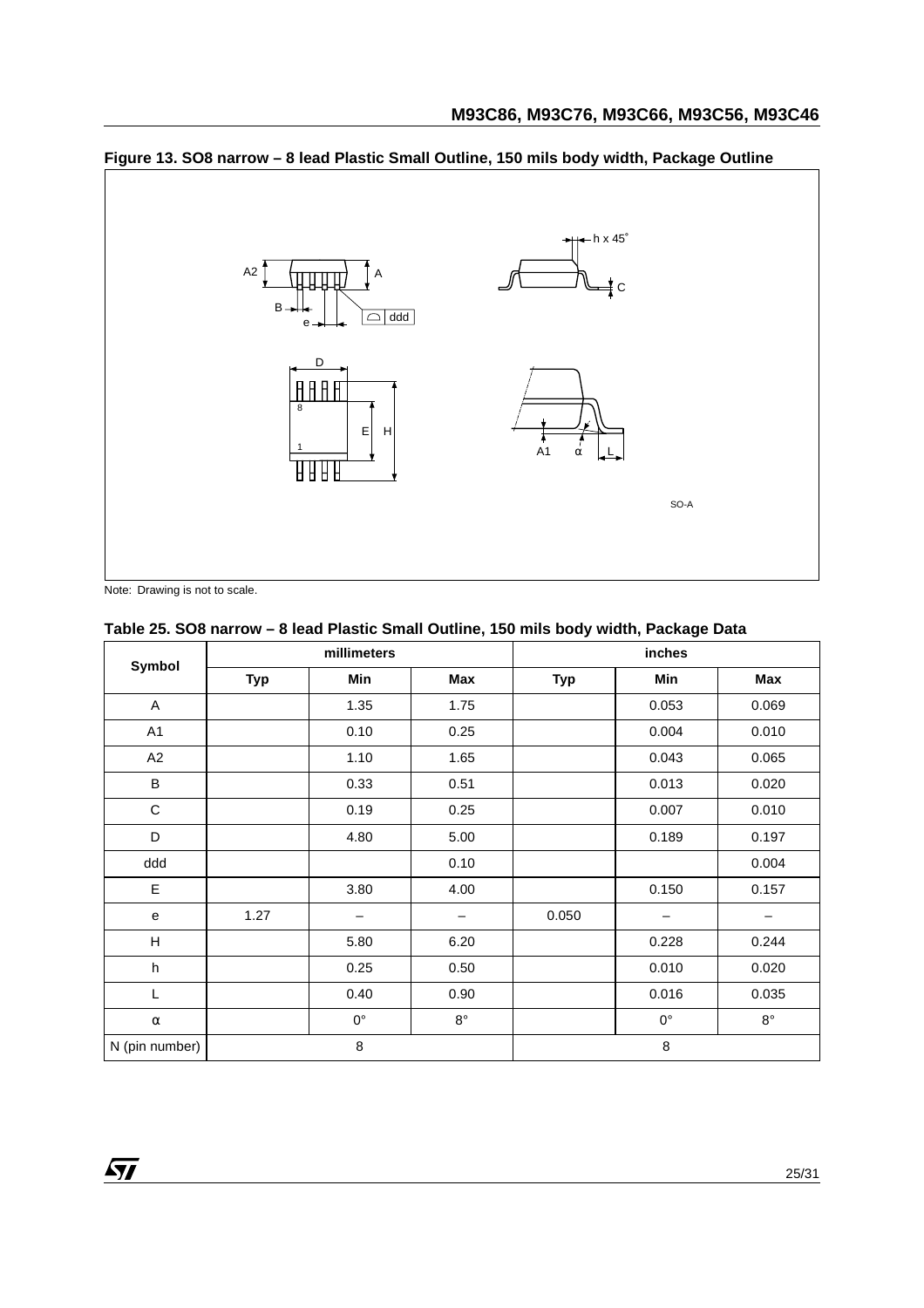

<span id="page-26-0"></span>**Figure 14. UFDFPN8 (MLP8) 8-lead Ultra thin Fine pitch Dual Flat Package No lead 2x3mm², Outline**

Note: 1. Drawing is not to scale.

2. The central pad (the area E2 by D2 in the above illustration) is pulled, internally, to V<sub>SS</sub>. It must not be allowed to be connected to any other voltage or signal line on the PCB, for example during the soldering pro

<span id="page-26-1"></span>

| Table 26. UFDFPN8 (MLP8) 8-lead Ultra thin Fine pitch Dual Flat Package No lead 2x3mm <sup>2</sup> , |  |
|------------------------------------------------------------------------------------------------------|--|
| Data                                                                                                 |  |

| Symbol         |      | millimeters |                 |       | inches |       |
|----------------|------|-------------|-----------------|-------|--------|-------|
|                | Typ. | Min.        | Max.            | Typ.  | Min.   | Max.  |
| A              | 0.55 | 0.50        | 0.60            | 0.022 | 0.020  | 0.024 |
| A <sub>1</sub> |      | 0.00        | 0.05            |       | 0.000  | 0.002 |
| b              | 0.25 | 0.20        | 0.30            | 0.010 | 0.008  | 0.012 |
| D              | 2.00 |             |                 | 0.079 |        |       |
| D <sub>2</sub> |      | 1.55        | 1.65            |       | 0.061  | 0.065 |
| ddd            |      |             | 0.05            |       |        | 0.002 |
| E              | 3.00 |             |                 | 0.118 |        |       |
| E <sub>2</sub> |      | 0.15        | 0.25            |       | 0.006  | 0.010 |
| e              | 0.50 | -           | $\qquad \qquad$ | 0.020 | -      | -     |
| L              | 0.45 | 0.40        | 0.50            | 0.018 | 0.016  | 0.020 |
| L1             |      |             | 0.15            |       |        | 0.006 |
| L3             |      | 0.30        |                 |       | 0.012  |       |
| N (pin number) |      | 8           |                 |       | 8      |       |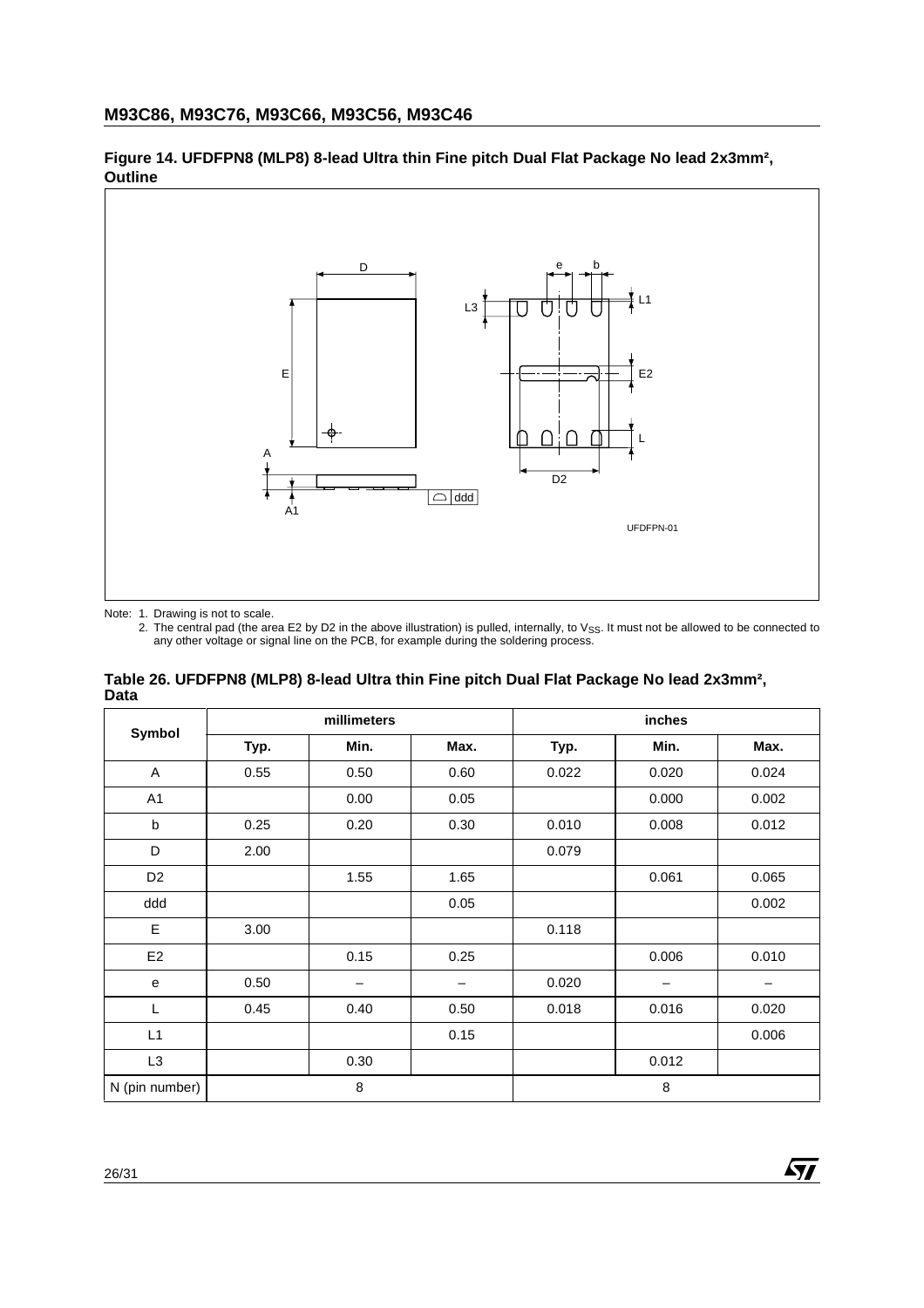

<span id="page-27-0"></span>**Figure 15. TSSOP8 3x3mm² – 8 lead Thin Shrink Small Outline, 3x3mm² body size, Package Outline**

Note: Drawing is not to scale.

#### <span id="page-27-1"></span>**Table 27. TSSOP8 3x3mm² – 8 lead Thin Shrink Small Outline, 3x3mm² body size, Mechanical Data**

|                |       | millimeters |             |        | inches       |           |  |
|----------------|-------|-------------|-------------|--------|--------------|-----------|--|
| Symbol         | Typ.  | Min.        | Max.        | Typ.   | Min.<br>Max. |           |  |
| Α              |       |             | 1.100       |        |              | 0.0433    |  |
| A1             |       | 0.050       | 0.150       |        | 0.0020       | 0.0059    |  |
| A2             | 0.850 | 0.750       | 0.950       | 0.0335 | 0.0295       | 0.0374    |  |
| b              |       | 0.250       | 0.400       |        | 0.0098       | 0.0157    |  |
| $\mathbf{C}$   |       | 0.130       | 0.230       |        | 0.0051       | 0.0091    |  |
| D              | 3.000 | 2.900       | 3.100       | 0.1181 | 0.1142       | 0.1220    |  |
| E              | 4.900 | 4.650       | 5.150       | 0.1929 | 0.1831       | 0.2028    |  |
| E <sub>1</sub> | 3.000 | 2.900       | 3.100       | 0.1181 | 0.1142       | 0.1220    |  |
| e              | 0.650 |             |             | 0.0256 |              |           |  |
| CP             |       |             | 0.100       |        |              | 0.0039    |  |
| L              | 0.550 | 0.400       | 0.700       | 0.0217 | 0.0157       | 0.0276    |  |
| L1             | 0.950 |             |             | 0.0374 |              |           |  |
| $\alpha$       |       | $0^{\circ}$ | $6^{\circ}$ |        | $0^{\circ}$  | $6^\circ$ |  |
| N (pin number) |       | 8           |             | 8      |              |           |  |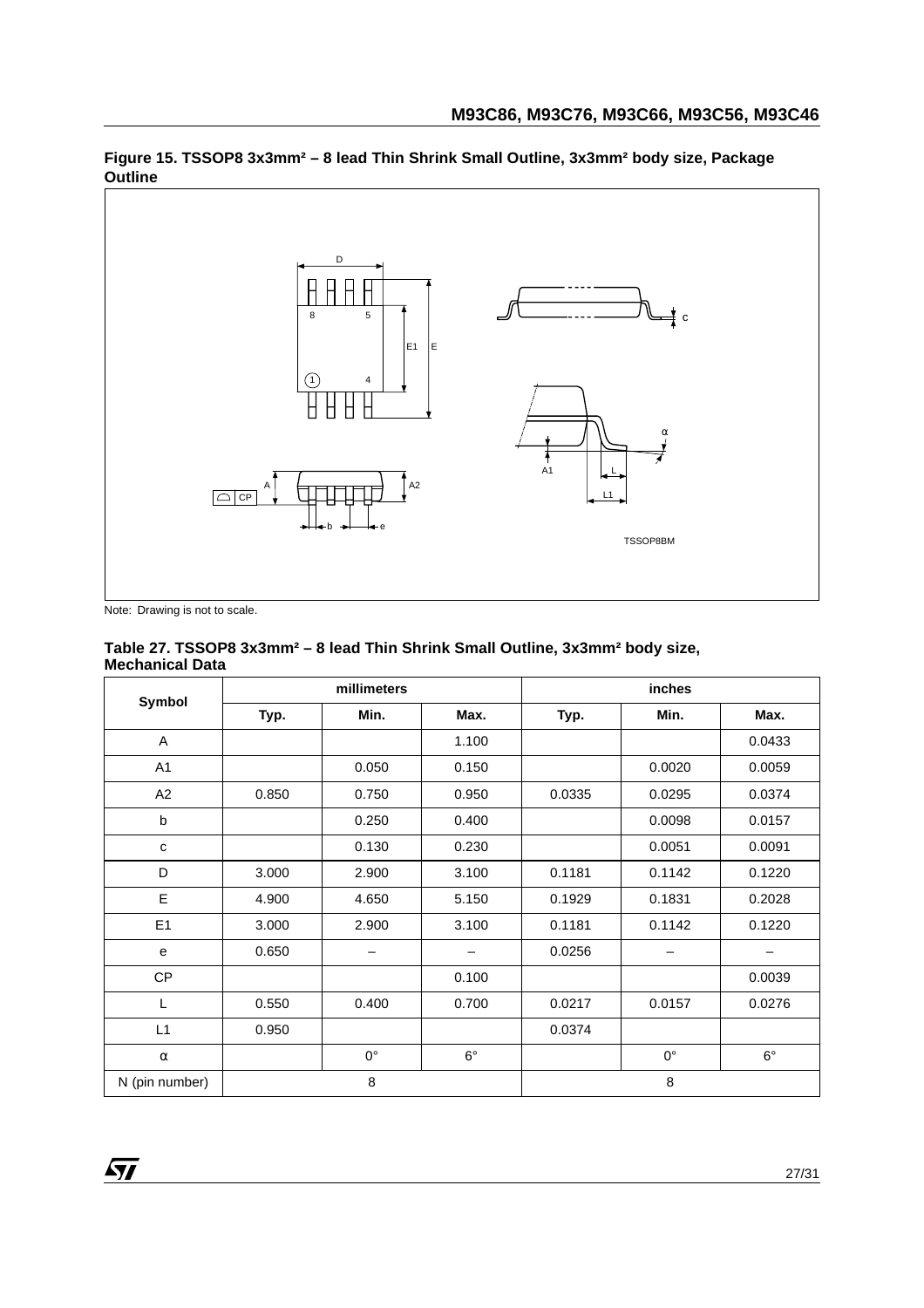# **M93C86, M93C76, M93C66, M93C56, M93C46**

### <span id="page-28-0"></span>**Figure 16. TSSOP8 – 8 lead Thin Shrink Small Outline, Package Outline**



Note: Drawing is not to scale.

### <span id="page-28-1"></span>**Table 28. TSSOP8 – 8 lead Thin Shrink Small Outline, Package Mechanical Data**

|                |       | millimeters |             | inches |             |             |  |
|----------------|-------|-------------|-------------|--------|-------------|-------------|--|
| Symbol         | Typ.  | Min.        | Max.        | Typ.   | Max.        |             |  |
| A              |       |             | 1.200       |        |             | 0.0472      |  |
| A <sub>1</sub> |       | 0.050       | 0.150       |        | 0.0020      | 0.0059      |  |
| A2             | 1.000 | 0.800       | 1.050       | 0.0394 | 0.0315      | 0.0413      |  |
| b              |       | 0.190       | 0.300       |        | 0.0075      | 0.0118      |  |
| c              |       | 0.090       | 0.200       |        | 0.0035      | 0.0079      |  |
| CP             |       |             | 0.100       |        |             | 0.0039      |  |
| D              | 3.000 | 2.900       | 3.100       | 0.1181 | 0.1142      | 0.1220      |  |
| e              | 0.650 | —           | -           | 0.0256 |             | —           |  |
| E              | 6.400 | 6.200       | 6.600       | 0.2520 | 0.2441      | 0.2598      |  |
| E <sub>1</sub> | 4.400 | 4.300       | 4.500       | 0.1732 | 0.1693      | 0.1772      |  |
| L              | 0.600 | 0.450       | 0.750       | 0.0236 | 0.0177      | 0.0295      |  |
| L1             | 1.000 |             |             | 0.0394 |             |             |  |
| $\alpha$       |       | $0^{\circ}$ | $8^{\circ}$ |        | $0^{\circ}$ | $8^{\circ}$ |  |
| N (pin number) |       | 8           |             |        | 8           |             |  |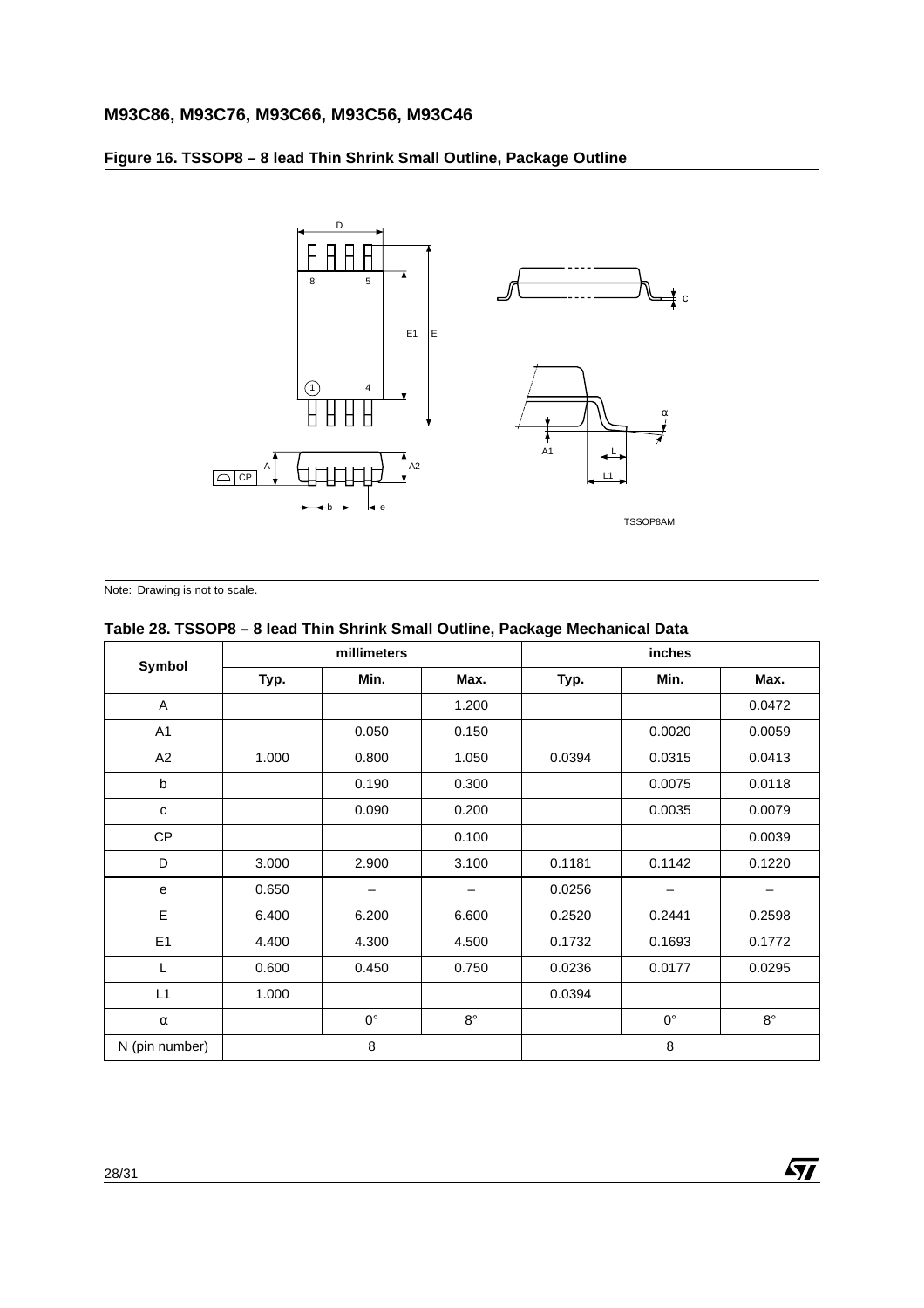# <span id="page-29-0"></span>**PART NUMBERING**

#### <span id="page-29-1"></span>**Table 29. Ordering Information Scheme**

| Example:                                                                                                                  | M93C86 |  | W MN | 6 | P | /S |
|---------------------------------------------------------------------------------------------------------------------------|--------|--|------|---|---|----|
| <b>Device Type</b>                                                                                                        |        |  |      |   |   |    |
| M93 = MICROWIRE serial access EEPROM                                                                                      |        |  |      |   |   |    |
| <b>Device Function</b>                                                                                                    |        |  |      |   |   |    |
| $86 = 16$ Kbit (2048 x 8)                                                                                                 |        |  |      |   |   |    |
| 76 = 8 Kbit (1024 x 8)                                                                                                    |        |  |      |   |   |    |
| $66 = 4$ Kbit (512 x 8)                                                                                                   |        |  |      |   |   |    |
| $56 = 2$ Kbit (256 x 8)                                                                                                   |        |  |      |   |   |    |
| $46 = 1$ Kbit (128 x 8)                                                                                                   |        |  |      |   |   |    |
| <b>Operating Voltage</b>                                                                                                  |        |  |      |   |   |    |
| blank = $V_{CC}$ = 4.5 to 5.5V                                                                                            |        |  |      |   |   |    |
| $W = V_{CC} = 2.5$ to 5.5V                                                                                                |        |  |      |   |   |    |
| $R = V_{CC} = 1.8$ to 5.5V                                                                                                |        |  |      |   |   |    |
| Package                                                                                                                   |        |  |      |   |   |    |
| $BN = PDIP8$                                                                                                              |        |  |      |   |   |    |
| $MN = SO8$ (150 mil width)                                                                                                |        |  |      |   |   |    |
| $MB = UDFDFPNS (MLP8)$                                                                                                    |        |  |      |   |   |    |
| DW = TSSOP8 (169 mil width)                                                                                               |        |  |      |   |   |    |
| DS = TSSOP8 (3x3mm body size)                                                                                             |        |  |      |   |   |    |
| <b>Device Grade</b>                                                                                                       |        |  |      |   |   |    |
| $6$ = Industrial temperature range, -40 to 85 °C.<br>Device tested with standard test flow                                |        |  |      |   |   |    |
| $7$ = Device tested with High Reliability Certified Flow <sup>(1)</sup> .<br>Automotive temperature range (-40 to 105 °C) |        |  |      |   |   |    |
| $3$ = Device tested with High Reliability Certified Flow <sup>(1)</sup> .                                                 |        |  |      |   |   |    |
| Automotive temperature range (-40 to 125 °C)                                                                              |        |  |      |   |   |    |
| <b>Packing</b>                                                                                                            |        |  |      |   |   |    |
| blank = Standard Packing                                                                                                  |        |  |      |   |   |    |
| $T =$ Tape and Reel Packing                                                                                               |        |  |      |   |   |    |
| <b>Plating Technology</b>                                                                                                 |        |  |      |   |   |    |
| blank = Standard SnPb plating                                                                                             |        |  |      |   |   |    |
| P or G = ECOPACK® (RoHS compliant)                                                                                        |        |  |      |   |   |    |
| Process <sup>(2)</sup>                                                                                                    |        |  |      |   |   |    |

<span id="page-29-2"></span> $\overline{W}$  or  $\overline{S}$  = F6SP36%

Note: 1. ST strongly recommends the use of the Automotive Grade devices for use in an automotive environment. The High Reliability Certified Flow (HRCF) is described in the quality note QNEE9801. Please ask your nearest ST sales office for a copy.

2. Used only for Device Grade 3.

For a list of available options (speed, package, etc.) or for further information on any aspect of this device, please contact your nearest ST Sales Office.

The category of second-Level Interconnect is marked on the package and on the inner box label, in compliance with JEDEC Standard JESD97. The maximum ratings related to soldering conditions are also marked on the inner box label.

57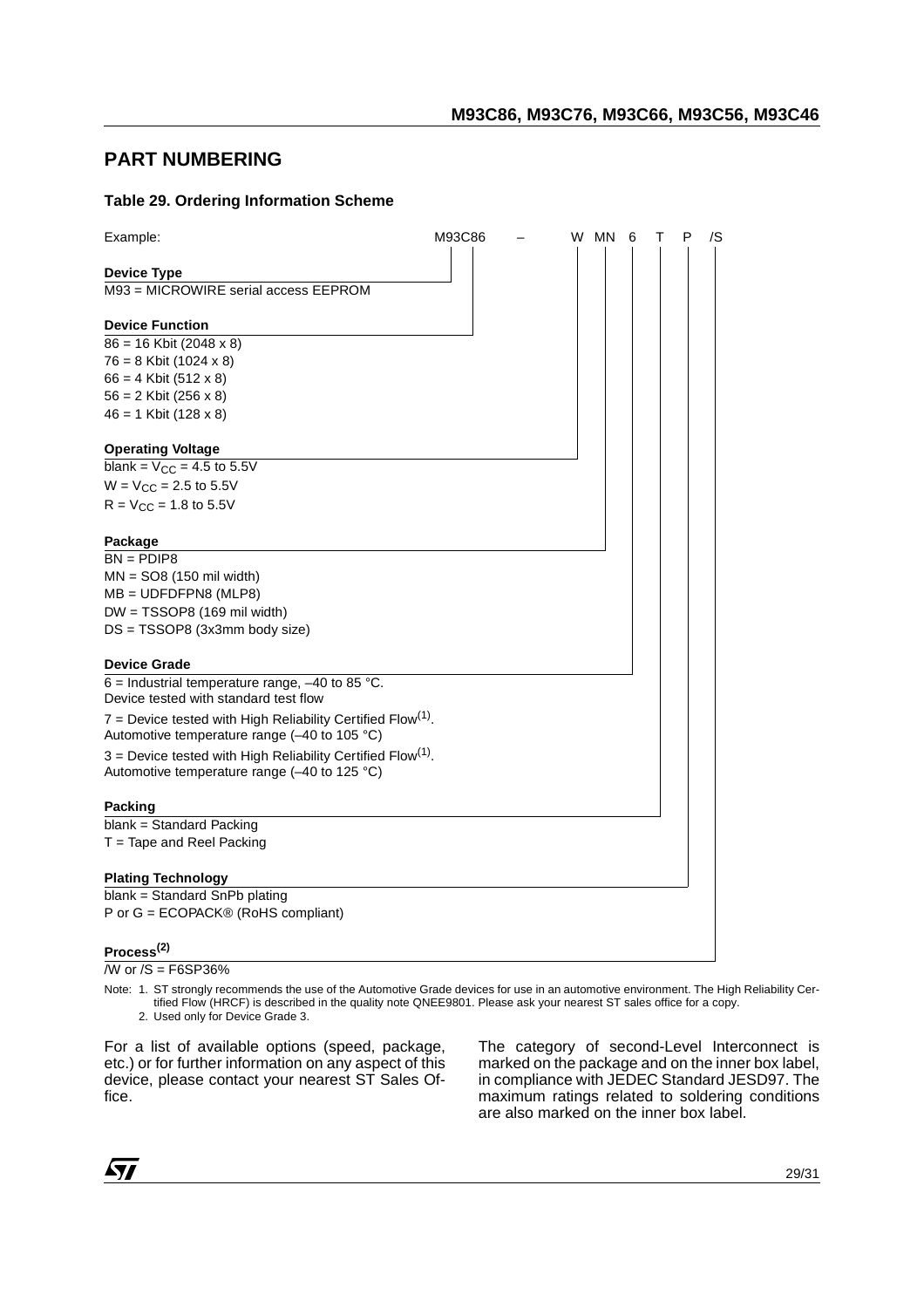# <span id="page-30-0"></span>**REVISION HISTORY**

# <span id="page-30-1"></span>**Table 30. Document Revision History**

| <b>Date</b> | Rev. | <b>Description of Revision</b>                                                                                                                                                                                                                                                                                                                                                                                                                                                                                                                                                                                                                                                                                                      |
|-------------|------|-------------------------------------------------------------------------------------------------------------------------------------------------------------------------------------------------------------------------------------------------------------------------------------------------------------------------------------------------------------------------------------------------------------------------------------------------------------------------------------------------------------------------------------------------------------------------------------------------------------------------------------------------------------------------------------------------------------------------------------|
| 04-Feb-2003 | 2.0  | Document reformatted, and reworded, using the new template. Temperature range 1 removed.<br>TSSOP8 (3x3mm) package added. New products, identified by the process letter W, added,<br>with fc(max) increased to 1MHz for -R voltage range, and to 2MHz for all other ranges (and<br>corresponding parameters adjusted)                                                                                                                                                                                                                                                                                                                                                                                                              |
| 26-Mar-2003 | 2.1  | Value of standby current (max) corrected in DC characteristics tables for -W and -R ranges<br>$V_{\text{OUT}}$ and $V_{\text{IN}}$ separated from $V_{\text{IO}}$ in the Absolute Maximum Ratings table                                                                                                                                                                                                                                                                                                                                                                                                                                                                                                                             |
| 04-Apr-2003 | 2.2  | Values corrected in AC characteristics tables for -W range $(t_{SLSH}, t_{DVCH}, t_{CLSL})$ for devices with<br>Process Identification Letter W                                                                                                                                                                                                                                                                                                                                                                                                                                                                                                                                                                                     |
| 23-May-2003 | 2.3  | Standby current corrected for -R range                                                                                                                                                                                                                                                                                                                                                                                                                                                                                                                                                                                                                                                                                              |
| 27-May-2003 | 2.4  | Turned-die option re-instated in Ordering Information Scheme                                                                                                                                                                                                                                                                                                                                                                                                                                                                                                                                                                                                                                                                        |
| 25-Nov-2003 | 3.0  | Table of contents, and Pb-free options added. Temperature range 7 added. $V_{\parallel \parallel}$ (min) improved<br>to $-0.45V$ .                                                                                                                                                                                                                                                                                                                                                                                                                                                                                                                                                                                                  |
| 30-Mar-2004 | 4.0  | MLP package added. Absolute Maximum Ratings for $V_{10}(min)$ and $V_{CC}(min)$ changed.<br>Soldering temperature information clarified for RoHS compliant devices. Device grade<br>information clarified. Process identification letter "G" information added                                                                                                                                                                                                                                                                                                                                                                                                                                                                      |
| 16-Aug-2004 | 5.0  | M93C06 removed. Device grade information further clarified. Process identification letter "S"<br>information added. Turned-die package option removed. Product list summary added.                                                                                                                                                                                                                                                                                                                                                                                                                                                                                                                                                  |
| 27-Oct-2005 | 6.0  | current product/new product distinction removed. $I_{CC}$ and $I_{CC1}$ values for current product<br>removed from tables 15, 16 and 17 and AC characteristics for current product removed from<br>Tables 20 and 21. Clock rate added to FEATURES SUMMARY.<br>"Q = open" added to $I_{\rm CC}$ Test conditions in DC Characteristics Tables 15, 16, 17, 18 and 19.<br>Process <sup>(2)</sup> added to Table 29., Ordering Information Scheme. POWER ON DATA<br>PROTECTION section removed, replaced by INTERNAL DEVICE RESET and ACTIVE<br>POWER AND STANDBY POWER MODES, INITIAL DELIVERY STATE added.<br>SO8N and TSSOP8 packages updated. PDIP-specific T <sub>LEAD</sub> added to Table 8., Absolute<br><b>Maximum Ratings.</b> |

 $\sqrt{M}$